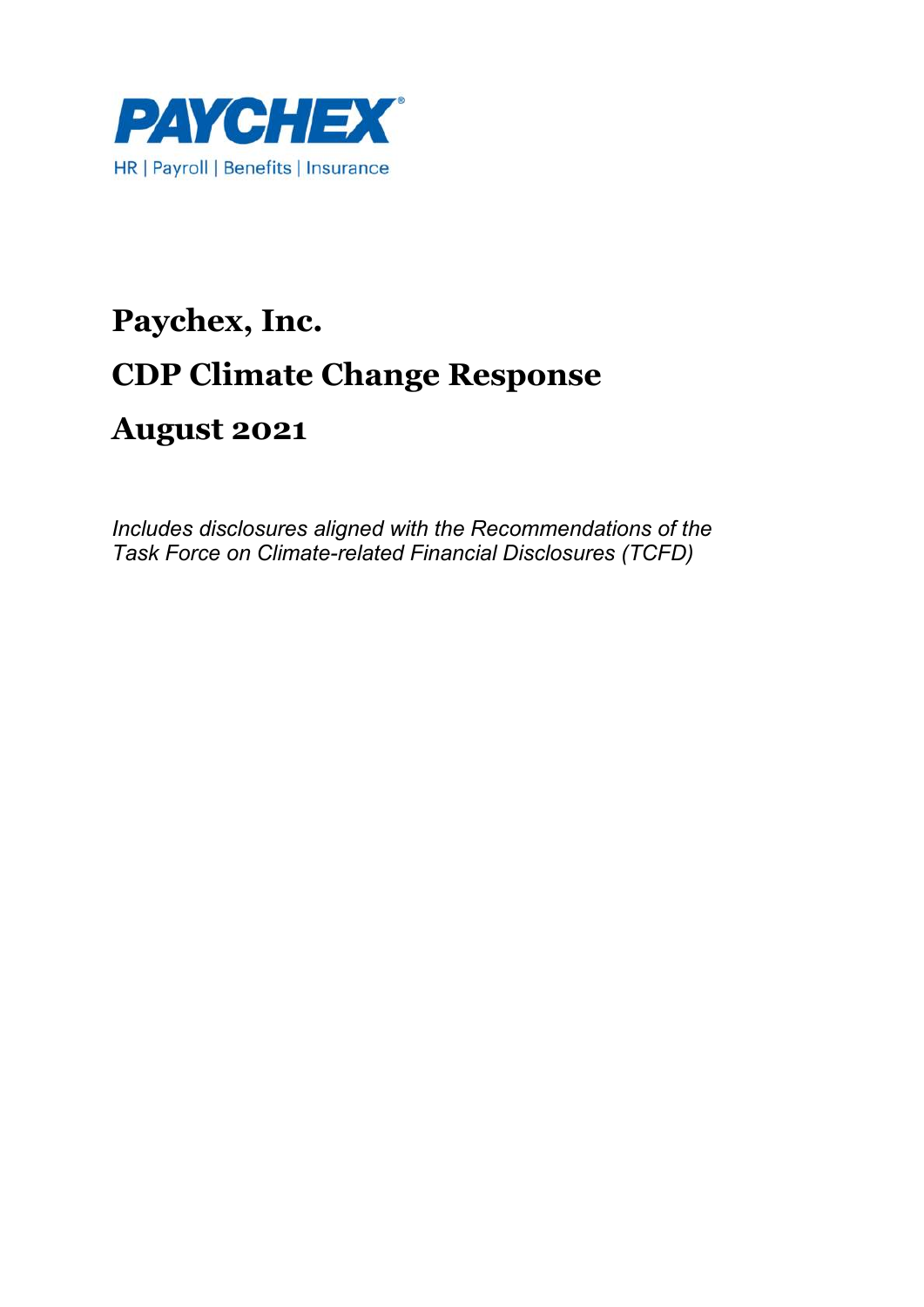

# **Paychex, Inc. CDP Climate Change Questionnaire 2021**

# **C0. Introduction**

## **C0.1**

## **(C0.1) Give a general description and introduction to your organization.**

Paychex, Inc. (NASDAQ:PAYX) is a leading provider of integrated human capital management solutions for human resources, payroll, benefits, and insurance services. As a technologyenabled service company our major source of Scope 1 and Scope 2 greenhouse gas emissions is energy consumed to operate our office facilities, data centers and fulfilment centers.

## **C0.2**

### **(C0.2) State the start and end date of the year for which you are reporting data.**

|                   | <b>Start</b><br>date        | <b>End</b><br>date | Indicate if you are providing<br>emissions data for past<br>reporting years | Select the number of past<br>reporting years you will be<br>providing emissions data for |
|-------------------|-----------------------------|--------------------|-----------------------------------------------------------------------------|------------------------------------------------------------------------------------------|
| Reporting<br>year | June 1, $\vert$ May<br>2020 | 31,<br>2021        | Yes                                                                         | 3 years                                                                                  |

## **C0.3**

**(C0.3) Select the countries/areas for which you will be supplying data.** 

**Denmark** Germany India United States of America

## **C0.4**

## **(C0.4) Select the currency used for all financial information disclosed throughout your response.**

USD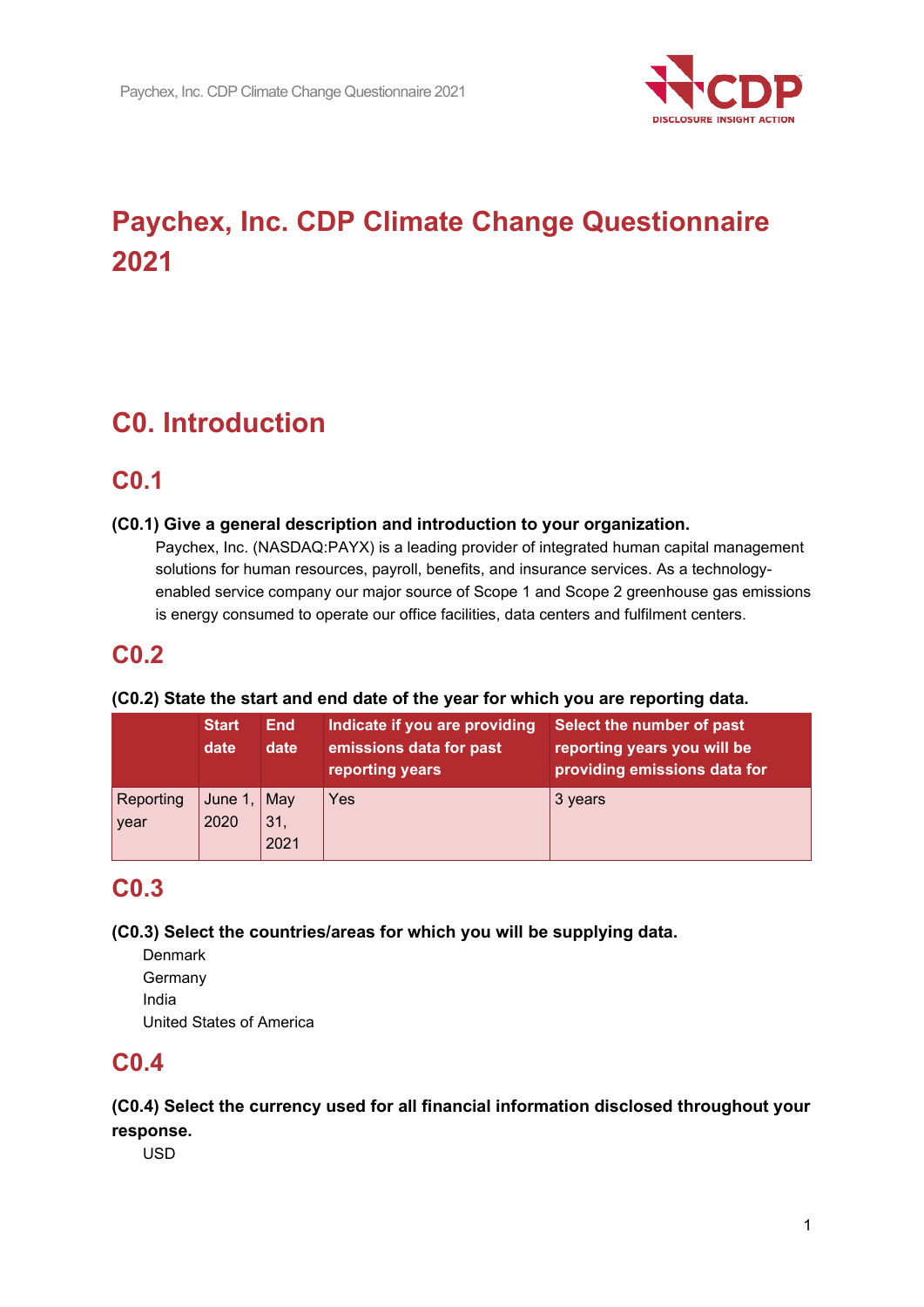

## **C0.5**

**(C0.5) Select the option that describes the reporting boundary for which climaterelated impacts on your business are being reported. Note that this option should align with your chosen approach for consolidating your GHG inventory.** 

Financial control

# **C1. Governance**

## **C1.1**

**(C1.1) Is there board-level oversight of climate-related issues within your organization?** 

Yes

## **C1.1a**

**(C1.1a) Identify the position(s) (do not include any names) of the individual(s) on the board with responsibility for climate-related issues.** 

| <b>Position of</b>                        | <b>Please explain</b>                                                                                                                                                                                                                                                                                                                                                                                                                                                                                                                                                                                                                                                                                                                                             |
|-------------------------------------------|-------------------------------------------------------------------------------------------------------------------------------------------------------------------------------------------------------------------------------------------------------------------------------------------------------------------------------------------------------------------------------------------------------------------------------------------------------------------------------------------------------------------------------------------------------------------------------------------------------------------------------------------------------------------------------------------------------------------------------------------------------------------|
|                                           |                                                                                                                                                                                                                                                                                                                                                                                                                                                                                                                                                                                                                                                                                                                                                                   |
| individual(s)<br>Board-level<br>committee | The Governance and Compensation Committee (G&C Committee) of the Board of<br>Directors is responsible for overseeing climate-related issues. The G&C Committee<br>annually reviews and provides ongoing oversight of the company's programs on<br>corporate social responsibility (CSR), including the activities of the company's<br>Ethics and CSR Steering Committee (the CSR Steering Committee), environmental<br>sustainability, social, human rights, and health & safety matters. The CSR Steering<br>Committee is chaired by the Vice President, Chief Legal & Ethics Officer, and<br>Secretary. The purpose of the Ethics and Corporate Social Responsibility Steering<br>Committee ('the Committee') is to assist Senior Management in the development |
|                                           | and sustenance of a world-class Ethics and Corporate Social Responsibility<br>Program ('the Program'). The CSR Steering Committee's primary function is to<br>review and recommend to Senior Management objectives, policies and procedures<br>that best serve the company's interests in maintaining a business environment<br>committed to high standards of ethics and integrity, corporate responsibility, and<br>legal compliance.                                                                                                                                                                                                                                                                                                                           |

## **C1.1b**

**(C1.1b) Provide further details on the board's oversight of climate-related issues.** 

| <b>Frequency with</b>             | <b>Governance</b> | <b>Please explain</b> |
|-----------------------------------|-------------------|-----------------------|
| which climate-                    | mechanisms into   |                       |
| related issues are which climate- |                   |                       |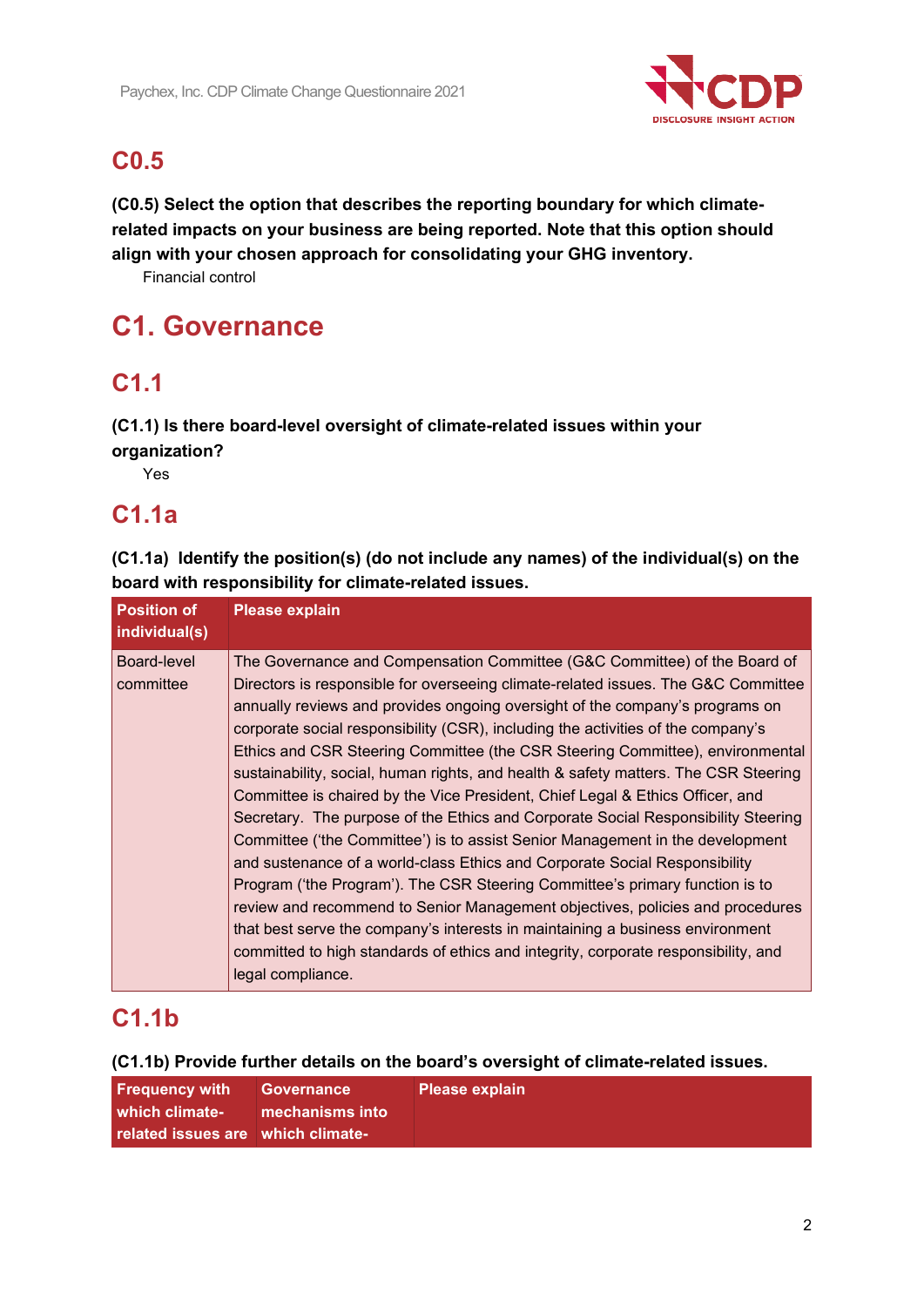

| a scheduled<br>agenda item   | related issues are<br>integrated  |                                                                                                                                                                                                                                                                                                                                                                                                                                                                                                                                                                                              |
|------------------------------|-----------------------------------|----------------------------------------------------------------------------------------------------------------------------------------------------------------------------------------------------------------------------------------------------------------------------------------------------------------------------------------------------------------------------------------------------------------------------------------------------------------------------------------------------------------------------------------------------------------------------------------------|
| Scheduled - some<br>meetings | Reviewing and<br>guiding strategy | The Vice President, Chief Legal & Ethics Officer, and<br>Secretary, who chairs the Ethics and Corporate Social<br><b>Responsibility Steering Committee (CSR Steering</b><br>Committee) updates the Governance and Compensation<br>Committee of the Board about the activities of the CSR<br>Steering Committee. These include the company's<br>greenhouse gas (GHG) emissions report, climate<br>change strategy, results of assessment of climate-<br>related risks and opportunities, and initiatives being<br>taken to reduce the company's GHG emissions, among<br>other CSR activities. |

## **C1.2**

## **(C1.2) Provide the highest management-level position(s) or committee(s) with responsibility for climate-related issues.**

| Name of the position(s) and/or Responsibility<br>committee(s)                                              |                                                                           | <b>Frequency of reporting to</b><br>the board on climate-related<br><b>issues</b> |
|------------------------------------------------------------------------------------------------------------|---------------------------------------------------------------------------|-----------------------------------------------------------------------------------|
| Other, please specify<br><b>Ethics and Corporate Social</b><br><b>Responsibility Steering</b><br>Committee | Both assessing and managing<br>climate-related risks and<br>opportunities | Half-yearly                                                                       |
| Other C-Suite Officer, please<br>specify<br>VP, Chief Legal & Ethics<br>Officer, and Secretary             | Both assessing and managing<br>climate-related risks and<br>opportunities | Half-yearly                                                                       |

## **C1.2a**

**(C1.2a) Describe where in the organizational structure this/these position(s) and/or committees lie, what their associated responsibilities are, and how climate-related issues are monitored (do not include the names of individuals).** 

The VP, Chief Legal & Ethics Officer, and Secretary reports to the Chief Financial Officer, who reports to the Chief Executive Officer. The VP, Chief Legal & Ethics Officer, and Secretary chairs the Ethics and Corporate Social Responsibility Steering Committee (CSR Steering Committee). The CSR Steering Committee is comprised of members representing Legal, Human Resources, Business Operations, Compliance, Finance, Marketing, Enterprise Risk Management, Sustainability, Enterprise Security, and Communications. These business units at Paychex are stakeholders in sustainability strategy and policy setting. The purpose of the CSR Steering Committee is to assist Senior Management in the

development and sustenance of a world-class Ethics and Corporate Social Responsibility Program. The CSR Steering Committee's primary function is to review and recommend to Senior Management objectives, policies and procedures that best serve the company's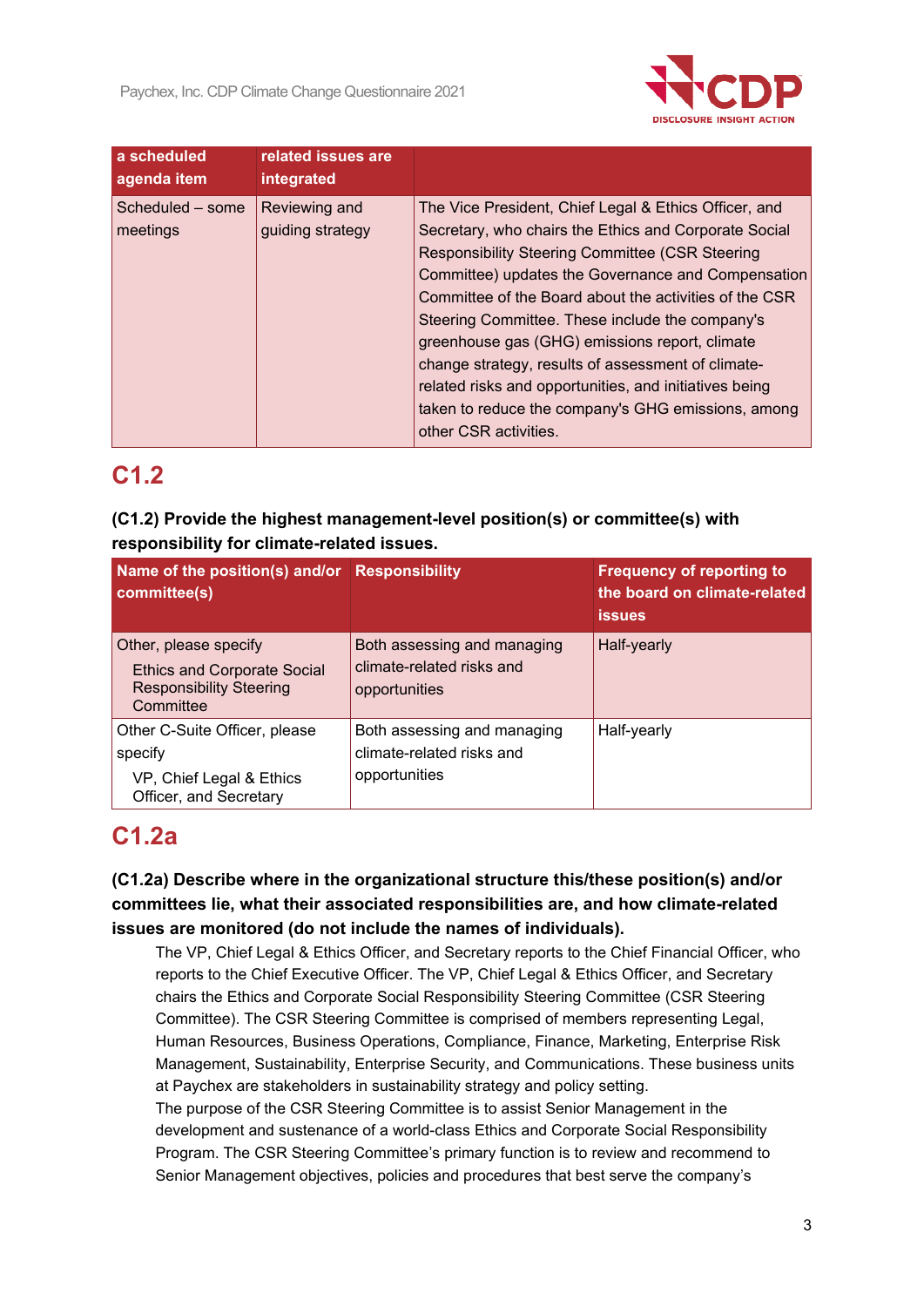

interests in maintaining a business environment committed to high standards of ethics and integrity, corporate responsibility, legal compliance, and assessment and management of climate-related issues. There are currently 23 members in the CSR Steering Committee, including Vice President - Service Excellence and Operations, Vice President - Chief Human Resources Officer, Vice President - Marketing, Director - Compliance Risk, Director - Business Operations, Director - Benefits & Wellbeing, Director of Internal Audit, Director - Corporate Marketing, and 5 Senior Managers.

Our Greenhouse Gas (GHG) emissions is one of the metrics for measuring climate-related risks and opportunities, and the business units represented on the committee provide data for the GHG emissions reporting, and lead any GHG emission mitigation activities.

The CSR Steering Committee meets at least four times per year, and reviews climate-related issues and mitigation initiatives. In this reporting year, the CSR Steering Committee performed an analysis of Political, Climate, Social, Legal, and Business Continuity risks that might affect the company, and assessed the mitigation initiatives being taken. An Environmental Risks Assessment was performed and the results and recommendations were presented to the CSR Steering Committee.

## **C1.3**

## **(C1.3) Do you provide incentives for the management of climate-related issues, including the attainment of targets?**

| Provide incentives for the management of climate-related issues<br>∣ Comment <sup>∖</sup> |  |
|-------------------------------------------------------------------------------------------|--|
| Row 1 No, and we do not plan to introduce them in the next two years                      |  |

# **C2. Risks and opportunities**

## **C2.1**

**(C2.1) Does your organization have a process for identifying, assessing, and responding to climate-related risks and opportunities?** 

Yes

## **C2.1a**

## **(C2.1a) How does your organization define short-, medium- and long-term time horizons?**

|             | From (years) | To (years) | <b>Comment</b> |
|-------------|--------------|------------|----------------|
| Short-term  |              |            |                |
| Medium-term |              |            |                |
| Long-term   |              | 10         |                |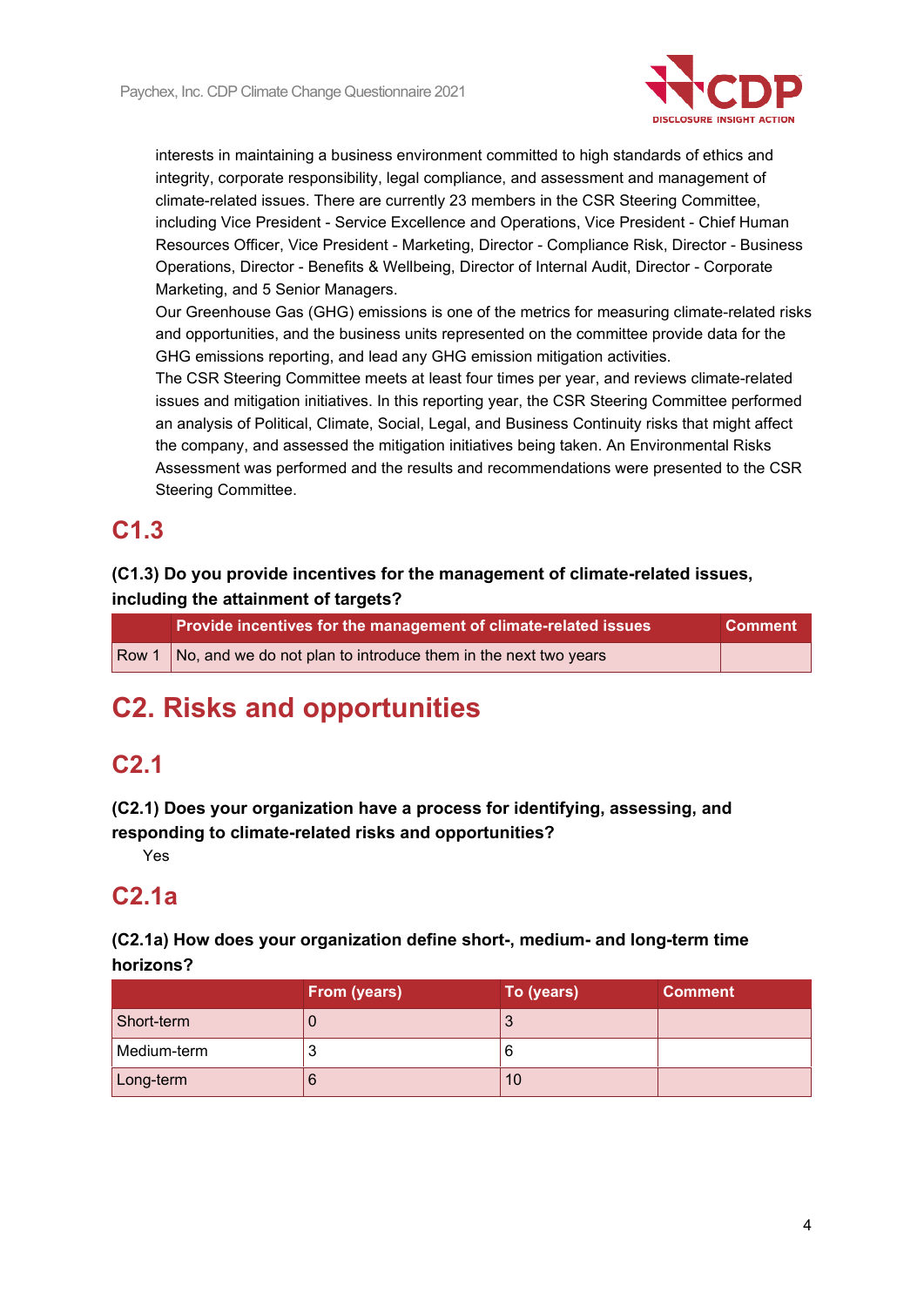

## **C2.1b**

## **(C2.1b) How does your organization define substantive financial or strategic impact on your business?**

Paychex does not use a single definition of substantive financial or strategic impacts on our business, but rather evaluates each risk or opportunity individually. Criteria used in this assessment include, but are not limited to: (1) the nature of the potential risk or opportunity including risk to the reputation of our business and financial loss; (2) the likelihood of occurrence and magnitude of the event; (3) the scope of the potential impact on stakeholders including clients, shareholders, employees, and the communities in which we serve; (4) the investment required to implement changes; and (5) the potential financial and environmental return on investment. Paychex performs an enterprise-wide risk assessment, at least annually, including an environmental risk assessment to identify climate-related risks and opportunities. We disclose risks or opportunities in line with the United States Generally Accepted Accounting Principles. In relation to risks, we determine whether the risk of loss is remote, reasonably possible, or probable. If a loss is considered probable and reasonably estimable, we record a liability in the amount of our best estimate of the loss. If a loss is considered reasonably possible, we disclose the risk and our estimate, or range of estimates of loss, if material. Our commitments and contingencies disclosure in our Annual Report on Form 10-K would include this disclosure, if applicable. If a potential opportunity is identified, it is not recognized in the financial statements until it has been realized. Disclosure of the opportunity would be considered if it were determined to have a substantial impact on our business trends, results of operations, or financial position.

## **C2.2**

**(C2.2) Describe your process(es) for identifying, assessing and responding to climaterelated risks and opportunities.** 

## **Value chain stage(s) covered**  Direct operations Upstream

Downstream

### **Risk management process**

Integrated into multi-disciplinary company-wide risk management process

## **Frequency of assessment**

More than once a year

### **Time horizon(s) covered**

Short-term Medium-term Long-term

### **Description of process**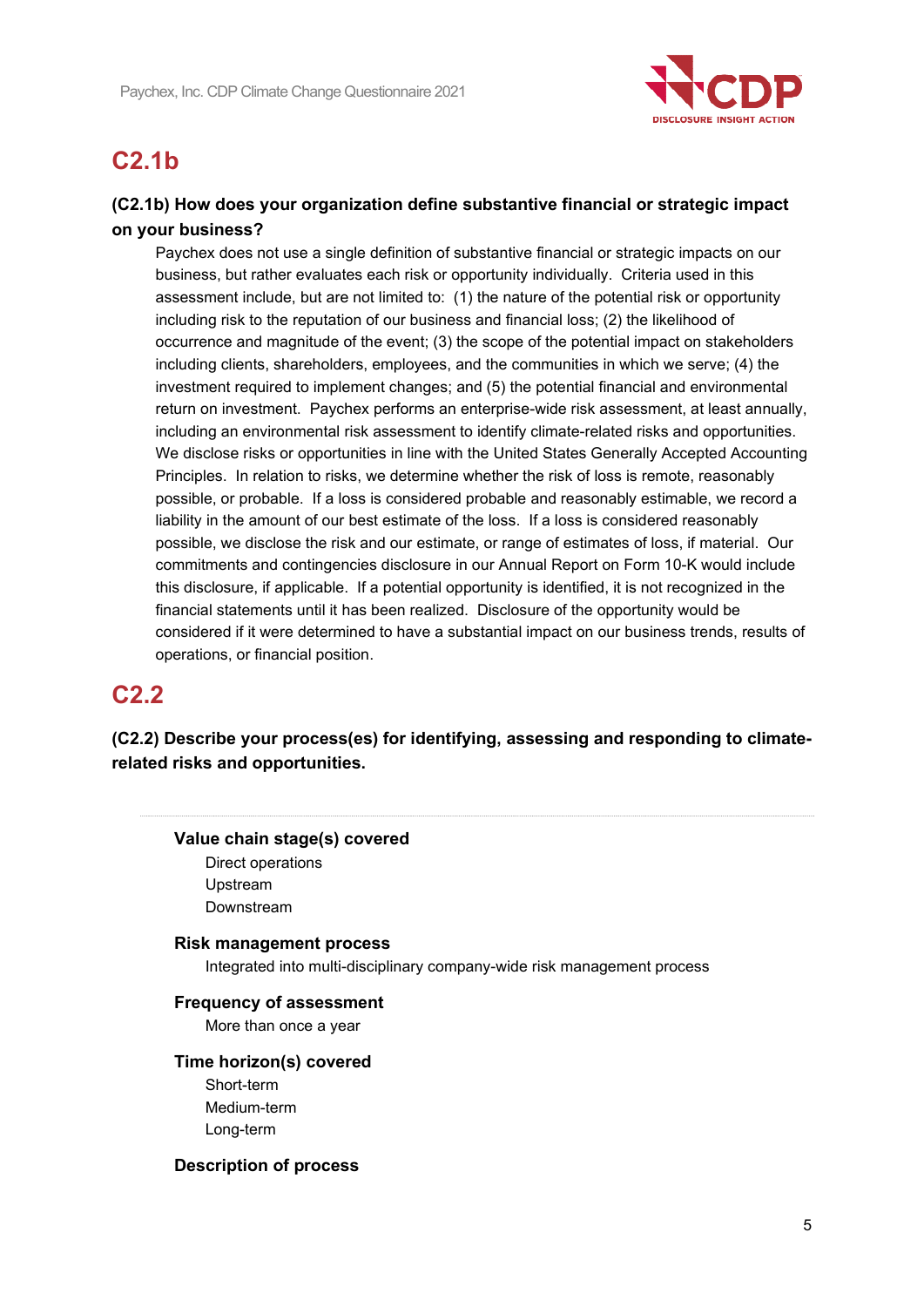

Paychex performs an enterprise-wide risk assessment, at least annually, including an environmental- focused risk assessment to identify climate-related risks and opportunities. The CSR Steering Committee (composition of the committee described in C1.2a) performs an annual assessment of political, environmental, social, compliance, legal, and business continuity risks and opportunities that may affect the company, and the current control environments in place. Management identifies specific climaterelated risks and the impact to different areas of the business including, but not limited to, our facilities, data centers, etc.

Paychex assesses each risk or opportunity individually. Criteria used in this assessment include, but are not limited to: (1) the nature of the potential risk or opportunity including risk to the reputation of our business and financial loss; (2) the likelihood of occurrence and magnitude of the event; (3) the scope of the potential impact on stakeholders including clients, shareholders, employees, and the communities in which we serve; (4) the investment required to implement changes; and (5) the potential financial and environmental return on investment.

Risks are ranked by the residual risk rating. Residual risk is the net risk calculated after factoring in the existing control environment and related practices. The assessment includes evaluations of the control environment. The CSR Steering Committee establishes risk response plans and monitors progress.

We disclose risks or opportunities in line with the United States Generally Accepted Accounting Principles. In relation to risks, we determine whether the risk of loss is remote, reasonably possible, or probable. If a loss is considered probable and reasonably estimable, we record a liability in the amount of our best estimate of the loss. If a loss is considered reasonably possible, we disclose the risk and our estimate, or range of estimates of loss, if material. Our commitments and contingencies disclosure in our Annual Report on Form 10-K would include this disclosure, if applicable. If a potential opportunity is identified, it is not recognized in the financial statements until it has been realized. Disclosure of the opportunity would be considered if it were determined to have a substantive impact on business trends, results of operations, or financial position.

## **C2.2a**

## **(C2.2a) Which risk types are considered in your organization's climate-related risk assessments?**

|                         | <b>inclusion</b>                | Relevance & Please explain                                                                                                                                                                                                                                                                                                                                             |
|-------------------------|---------------------------------|------------------------------------------------------------------------------------------------------------------------------------------------------------------------------------------------------------------------------------------------------------------------------------------------------------------------------------------------------------------------|
| l Current<br>regulation | Relevant,<br>always<br>included | Paychex assesses several current climate change related regulations<br>including but not limited to emissions reporting, pollution limits, and<br>carbon taxes. Failure to comply with existing regulations applicable to<br>our operations could negatively impact our organization in multiple<br>ways. Any fines, suspension or revocation of licenses, or civil or |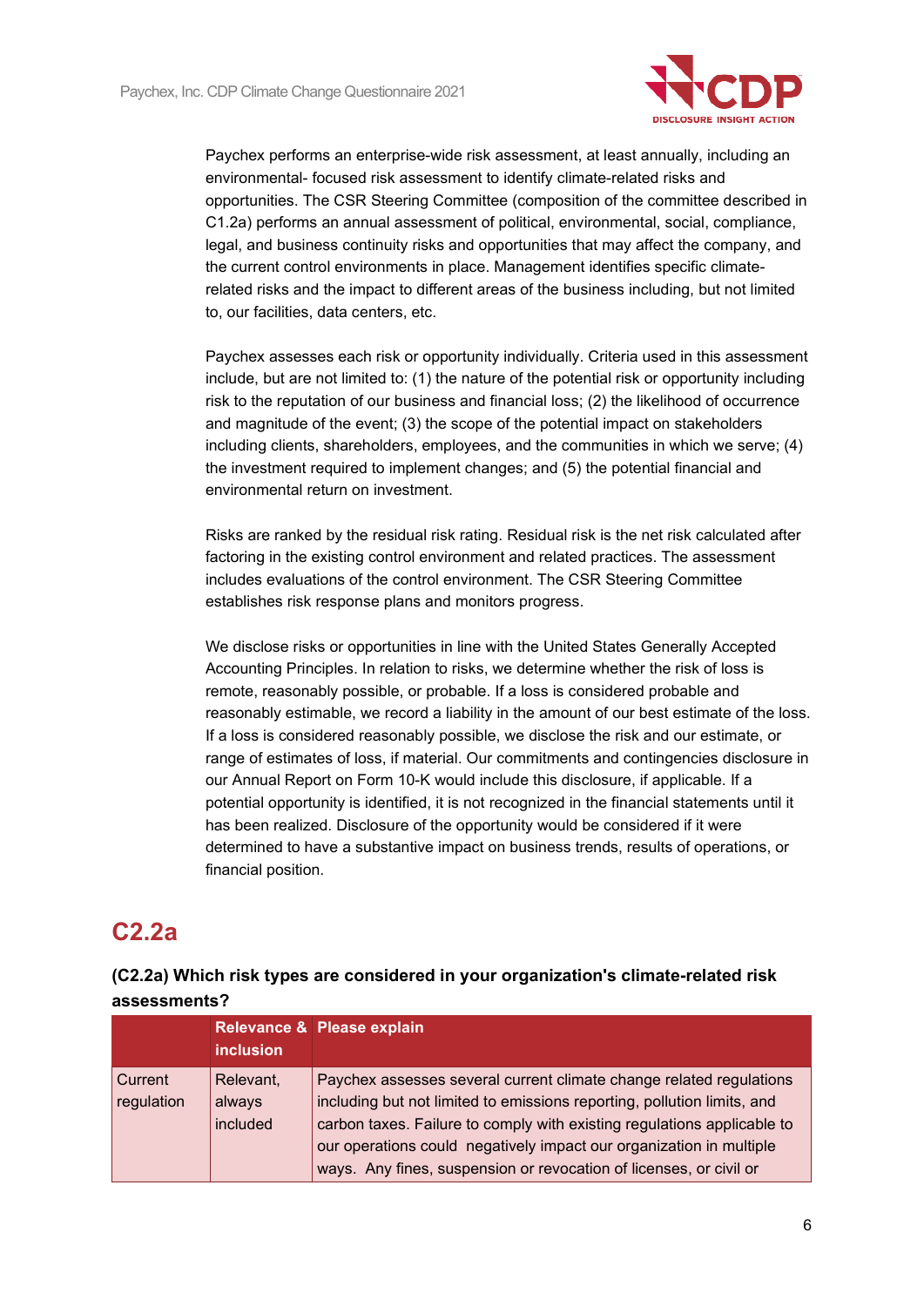

|                        |                                 | criminal penalties could result in material damage to our reputation. In<br>turn, day to day operations could be disrupted and the organization<br>could face detrimental financial results. Paychex reviews climate-<br>related risk from a facilities, operational, and business unit perspective.                                                                                                                                                                                                                                                                                                                                                                                                                |
|------------------------|---------------------------------|---------------------------------------------------------------------------------------------------------------------------------------------------------------------------------------------------------------------------------------------------------------------------------------------------------------------------------------------------------------------------------------------------------------------------------------------------------------------------------------------------------------------------------------------------------------------------------------------------------------------------------------------------------------------------------------------------------------------|
| Emerging<br>regulation | Relevant,<br>always<br>included | Paychex continuously monitors emerging climate-related regulations<br>including carbon price, mandatory environmental disclosures, and<br>clean energy regulation. Paychex assesses the impact, likelihood, and<br>velocity of new climate-related regulations to proactively prepare for<br>potential financial impacts and operational changes. Paychex<br>recognizes the importance of maintaining compliance with climate-<br>related regulations and takes into account the reputational, operational,<br>and financial impacts that could result if consistent assessments are<br>not completed and their results not addressed.                                                                              |
| Technology             | Relevant,<br>always<br>included | As a technology-enabled service company technology risks are<br>relevant to our business and are always included in our assessment of<br>climate-related risks. Technological advances and evolving needs and<br>preferences of clients could impact our business. For example, as<br>consumer demand for low-carbon digital products increases, failure to<br>innovate and expand our portfolio of digital products could reduce<br>demand for our products and our financial condition.                                                                                                                                                                                                                           |
| Legal                  | Relevant,<br>always<br>included | The risk of climate-related litigation is evaluated. Climate-related laws,<br>regulations and disclosure requirements are expected to grow in the<br>coming years, increasing the possibility of non-compliance resulting in<br>possible litigation and/or regulatory enforcement action. We also<br>evaluate and assess these risks at the Ethics & CSR Steering<br>Committee level. Decreasing emissions and reducing overall<br>environmental impact can mitigate potential legal risk as emerging<br>regulations are enacted. For example, if there are regulations requiring<br>reduction in GHG emissions, our failure to comply with them could<br>result in litigation and/or regulatory enforcement action |
| Market                 | Relevant,<br>always<br>included | As the world transitions to a lower-carbon economy, climate-related<br>market risks could affect our company. For example, demand for our<br>paper-based products could reduce. The risk assessment processes at<br>Paychex assess all such risks across Paychex product and service<br>offerings. To address such risks, we continue to innovate and expand<br>our portfolio of technology-enabled products and services.                                                                                                                                                                                                                                                                                          |
| Reputation             | Relevant,<br>always<br>included | If the company doesn't take initiatives to measure and manage its<br>impact on the climate, it's perception amongst stakeholder groups like<br>clients, investors, employees, community, and potential employees<br>could be affected, thus creating climate-related reputation risks. For<br>example, if Paychex does not report on GHG emissions from its<br>operations and initiatives it's taking to reduce them, it could affect<br>recruitment and talent retention at the company. Such risks are<br>considered in company-wide risk assessments.                                                                                                                                                            |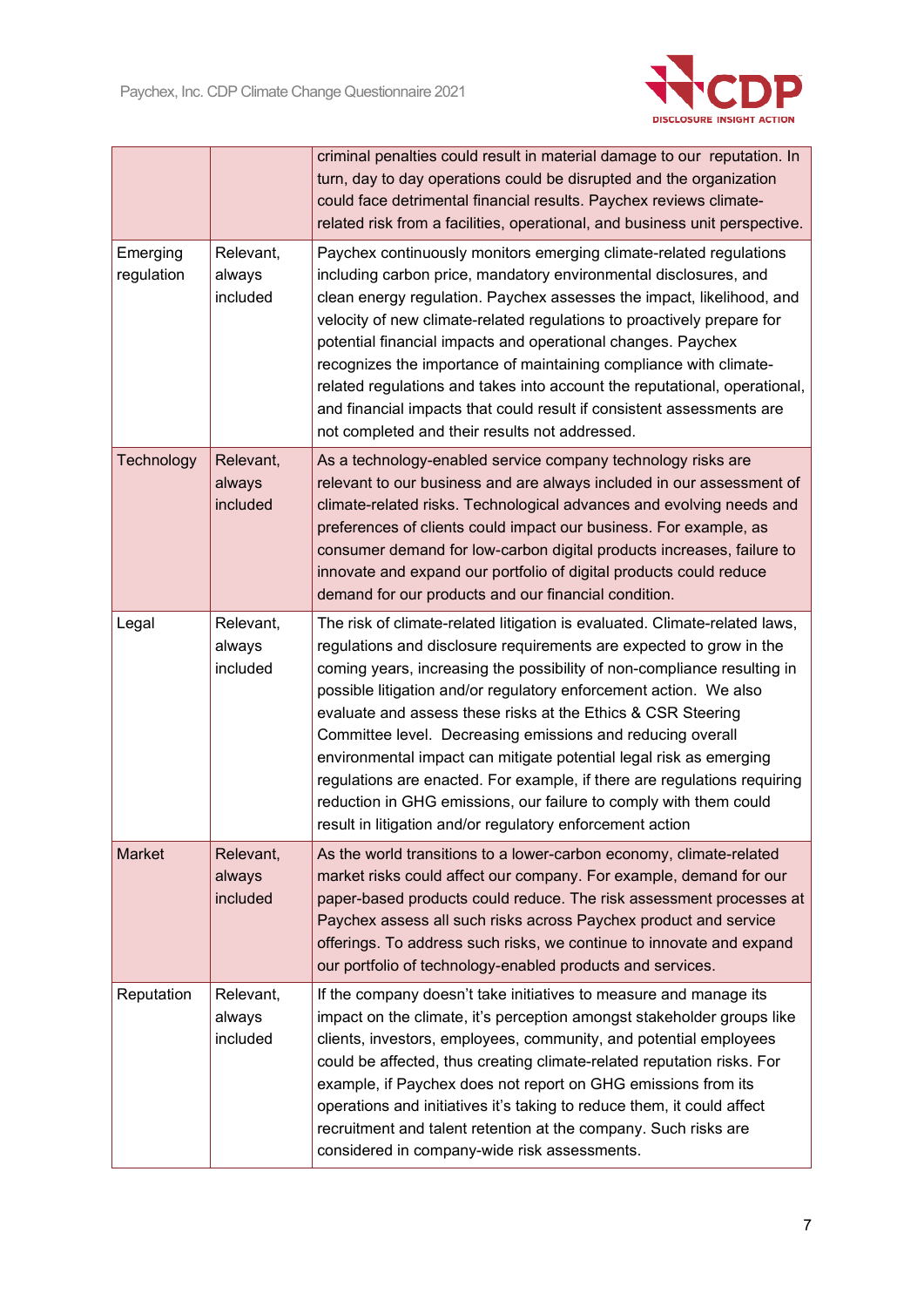

| Acute<br>physical | Relevant,<br>always<br>included | Paychex locations, client and third-party locations can all be impacted<br>by acute physical risks. The frequency and severity of such risks are<br>increasing and the need to monitor and mitigate potential impacts is<br>extremely important. Acute physical risks could lead to temporary or<br>permanent disruption of our operations. Damage from acute physical<br>events, such as weather-related events, can lead to increased costs.<br>Established business continuity, crisis management and disaster<br>recovery plans are tested at least annually and updated as needed to<br>mitigate potential effects of acute physical risks. |
|-------------------|---------------------------------|--------------------------------------------------------------------------------------------------------------------------------------------------------------------------------------------------------------------------------------------------------------------------------------------------------------------------------------------------------------------------------------------------------------------------------------------------------------------------------------------------------------------------------------------------------------------------------------------------------------------------------------------------|
| Chronic           | Relevant,                       | Paychex facilities could be impacted by acute physical risks. The                                                                                                                                                                                                                                                                                                                                                                                                                                                                                                                                                                                |
| physical          | always                          | frequency and severity of such risks are increasing and the need to                                                                                                                                                                                                                                                                                                                                                                                                                                                                                                                                                                              |
|                   | included                        | monitor and mitigate potential impacts is extremely important. Acute                                                                                                                                                                                                                                                                                                                                                                                                                                                                                                                                                                             |
|                   |                                 | physical risks could lead to temporary or permanent disruption of our<br>operations.                                                                                                                                                                                                                                                                                                                                                                                                                                                                                                                                                             |
|                   |                                 | Paychex operates a risk-based business continuity program, staffed                                                                                                                                                                                                                                                                                                                                                                                                                                                                                                                                                                               |
|                   |                                 | with full time professionals who are dedicated to the practice of                                                                                                                                                                                                                                                                                                                                                                                                                                                                                                                                                                                |
|                   |                                 | business continuity planning. Acute physical risks driven by                                                                                                                                                                                                                                                                                                                                                                                                                                                                                                                                                                                     |
|                   |                                 | meteorological (severe weather) events could interrupt the availability                                                                                                                                                                                                                                                                                                                                                                                                                                                                                                                                                                          |
|                   |                                 | of client service centers. Each client service center has a set of                                                                                                                                                                                                                                                                                                                                                                                                                                                                                                                                                                               |
|                   |                                 | alternate service centers designated as rescue partners to sustain                                                                                                                                                                                                                                                                                                                                                                                                                                                                                                                                                                               |
|                   |                                 | customer service in the event of meteorological events, power outages,<br>or infrastructure failures. Acute physical risks are embedded in the                                                                                                                                                                                                                                                                                                                                                                                                                                                                                                   |
|                   |                                 | contingency planning process, performed continuously throughout the                                                                                                                                                                                                                                                                                                                                                                                                                                                                                                                                                                              |
|                   |                                 | year, and tested through a set of tabletop exercises. Specific plans are                                                                                                                                                                                                                                                                                                                                                                                                                                                                                                                                                                         |
|                   |                                 | reviewed prior to hurricane season and again prior to winter. Plans                                                                                                                                                                                                                                                                                                                                                                                                                                                                                                                                                                              |
|                   |                                 | protect against the loss of staff, facilities, and technology, and include                                                                                                                                                                                                                                                                                                                                                                                                                                                                                                                                                                       |
|                   |                                 | resiliency and redundant solutions. Applications and services are                                                                                                                                                                                                                                                                                                                                                                                                                                                                                                                                                                                |
|                   |                                 | tested annually between centers and a full data center activation test is                                                                                                                                                                                                                                                                                                                                                                                                                                                                                                                                                                        |
|                   |                                 | conducted annually.                                                                                                                                                                                                                                                                                                                                                                                                                                                                                                                                                                                                                              |

## **C2.3**

**(C2.3) Have you identified any inherent climate-related risks with the potential to have a substantive financial or strategic impact on your business?** 

No

## **C2.3b**

**(C2.3b) Why do you not consider your organization to be exposed to climate-related risks with the potential to have a substantive financial or strategic impact on your business?** 

| <b>Primary reason</b>     | <b>Please explain</b>                                                  |
|---------------------------|------------------------------------------------------------------------|
| Row Risks exist, but none | Paychex is exposed to climate-related risks. Currently, based on our   |
| with potential to have a  | risk assessments and evaluation of potential risks individually for    |
| substantive financial or  | materiality, climate-related risks do not have the potential to have a |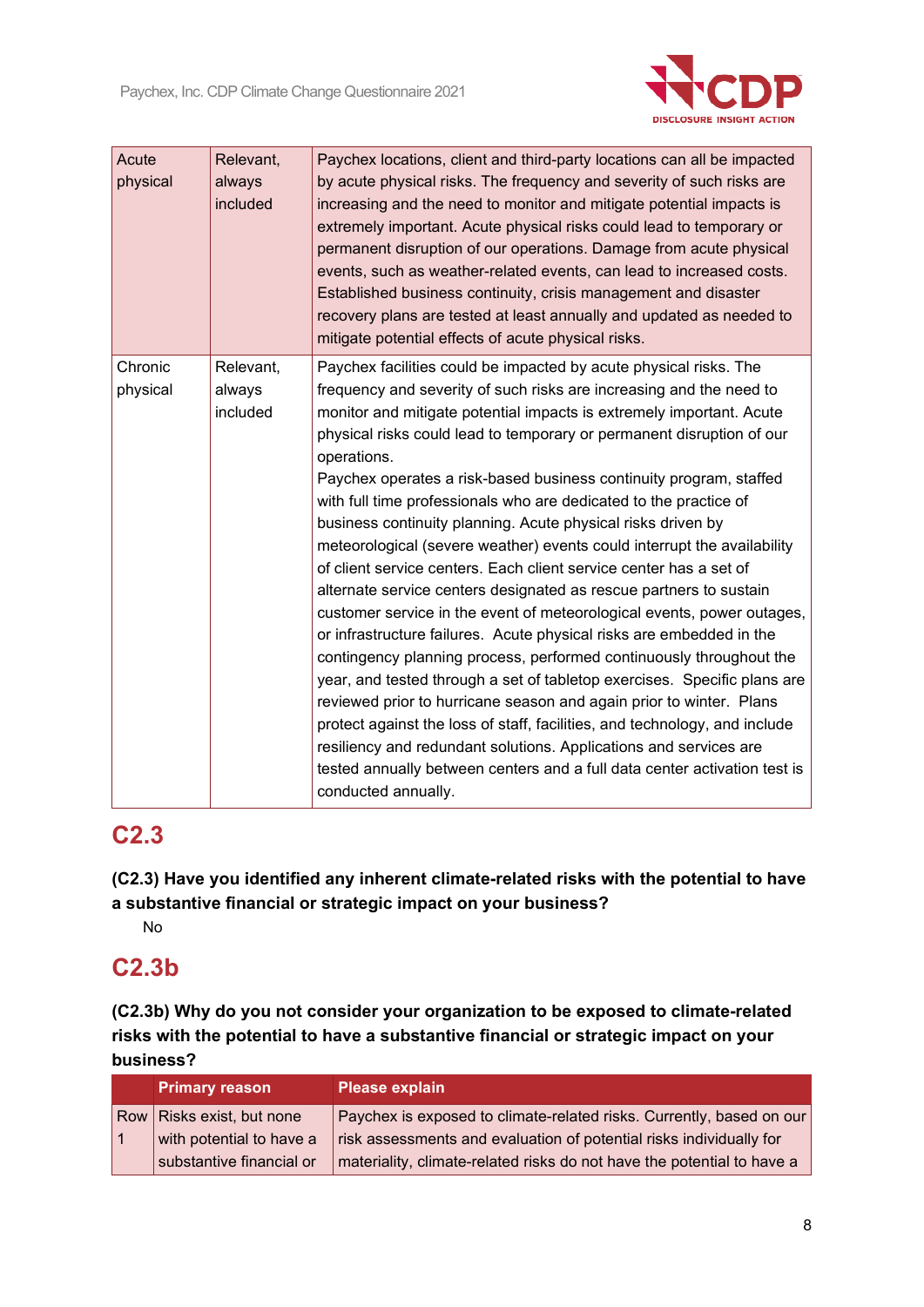

| strategic impact on | substantive financial impact on our business. Criteria used in         |
|---------------------|------------------------------------------------------------------------|
| <b>business</b>     | evaluating a potential risk for materiality include: (1) the nature of |
|                     | the risk including risk to the reputation of our business, risk to     |
|                     | operations, and financial loss; (2) the likelihood of occurrence and   |
|                     | magnitude of the event; and (3) the scope of the potential impact on   |
|                     | stakeholders including clients, shareholders, employees, and the       |
|                     | communities in which we serve. Paychex consistently evaluates          |
|                     | climate-related impacts on Paychex' reputation and potential           |
|                     | financial loss. Risks are identified through the normal course of      |
|                     | business, industry sources, and the annual Environmental Risk          |
|                     | Assessments. It is imperative that we remain able to service our       |
|                     | clients even during climate-related events. To ensure business         |
|                     | continuity for our clients, disaster recovery plans are reviewed to    |
|                     | confirm business operations are not significantly impacted by          |
|                     | climate-related disasters. Reputational risks and the risk of lost     |
|                     | business in case the Company does not minimize environmental           |
|                     | impacts are continuously evaluated.                                    |
|                     |                                                                        |

## **C2.4**

**(C2.4) Have you identified any climate-related opportunities with the potential to have a substantive financial or strategic impact on your business?** 

No

## **C2.4b**

| (C2.4b) Why do you not consider your organization to have climate-related |  |
|---------------------------------------------------------------------------|--|
| opportunities?                                                            |  |
|                                                                           |  |

|     | <b>Primary reason</b>       | <b>Please explain</b>                                                 |
|-----|-----------------------------|-----------------------------------------------------------------------|
| Row | Opportunities exist, but    | Climate-related opportunities exist for Paychex, but currently none   |
| 1   | none with potential to have | have the potential to have a substantive financial impact on the      |
|     | a substantive financial or  | business. The criteria used to determine if an opportunity is         |
|     | strategic impact on         | substantive include: (1) the nature of the opportunity and            |
|     | <b>business</b>             | potential for strengthening our reputation or financial gain; (2) the |
|     |                             | likelihood we will realize the opportunity; (3) the scope of the      |
|     |                             | impact on stakeholders including clients, shareholders,               |
|     |                             | employees, and the communities in which we serve; (4) the             |
|     |                             | investment required to implement changes; and (5) the potential       |
|     |                             | financial and environmental return on investment. In line with US     |
|     |                             | GAAP standards, we do not recognize an opportunity until it has       |
|     |                             | been realized. Disclosure of such opportunities would be              |
|     |                             | considered if it was determined to have a substantial impact on       |
|     |                             | our business trends, results of operations, or financial position.    |
|     |                             |                                                                       |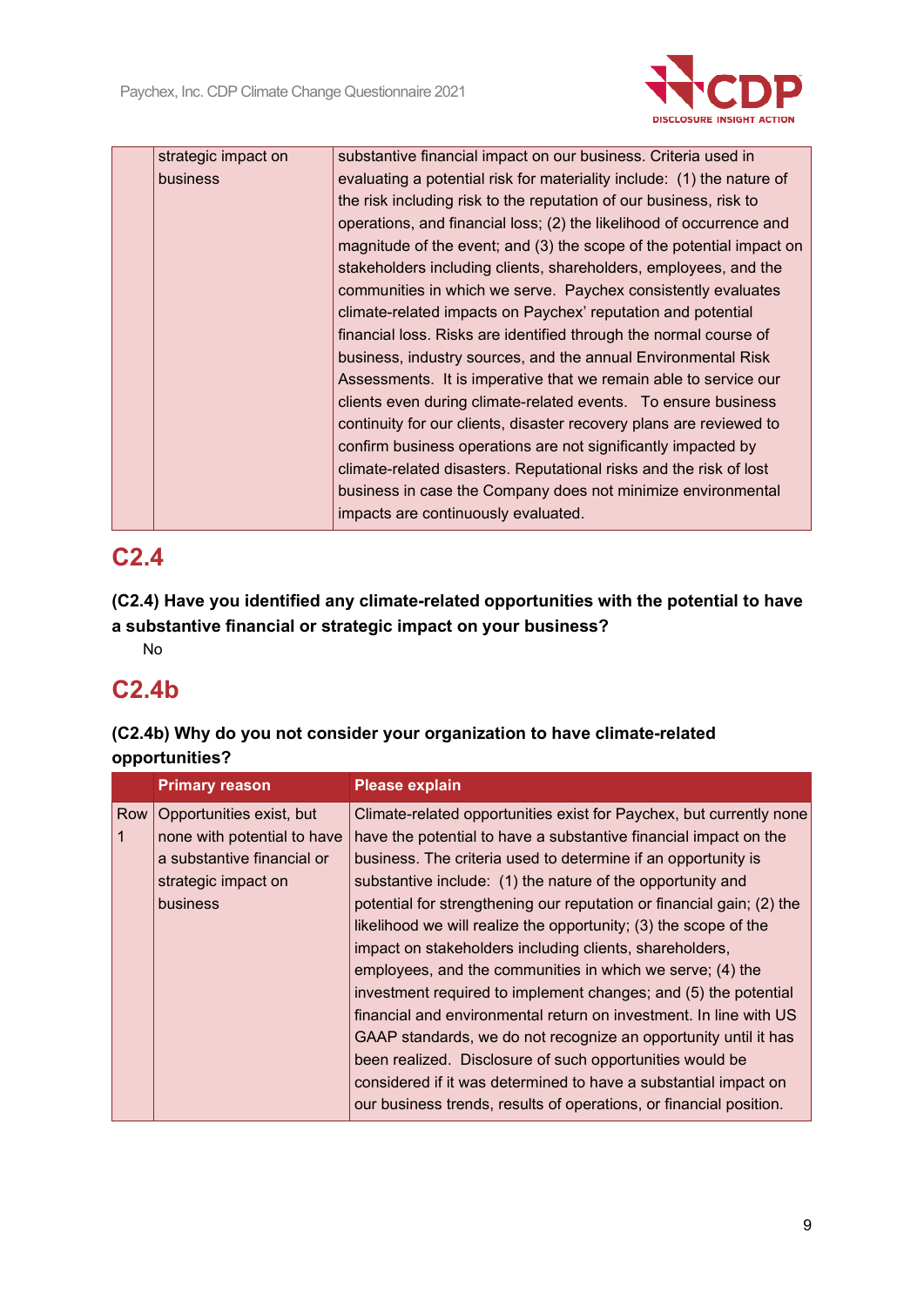

# **C3. Business Strategy**

## **C3.1**

**(C3.1) Have climate-related risks and opportunities influenced your organization's strategy and/or financial planning?** 

Yes

## **C3.1b**

**(C3.1b) Does your organization intend to publish a low-carbon transition plan in the next two years?** 

|     | Intention to publish a low-carbon<br>transition plan                                      | <b>Comment</b>                                                                                                              |
|-----|-------------------------------------------------------------------------------------------|-----------------------------------------------------------------------------------------------------------------------------|
| Row | No, we do not intend to publish a low-<br>carbon transition plan in the next two<br>years | We are currently evaluating the possibility of<br>publishing a low-carbon transition plan, and the<br>appropriate timeline. |

## **C3.2**

## **(C3.2) Does your organization use climate-related scenario analysis to inform its strategy?**

Yes, qualitative

## **C3.2a**

## **(C3.2a) Provide details of your organization's use of climate-related scenario analysis.**

| <b>Climate-related</b>                                               | <b>Details</b>                                                                                                                                                                                                                                                                                                                                                                                                                                                                                                                                                                                                                                                                                                                                                                                                                                                                                                                                                                                                                                                              |
|----------------------------------------------------------------------|-----------------------------------------------------------------------------------------------------------------------------------------------------------------------------------------------------------------------------------------------------------------------------------------------------------------------------------------------------------------------------------------------------------------------------------------------------------------------------------------------------------------------------------------------------------------------------------------------------------------------------------------------------------------------------------------------------------------------------------------------------------------------------------------------------------------------------------------------------------------------------------------------------------------------------------------------------------------------------------------------------------------------------------------------------------------------------|
| scenarios and<br>models applied                                      |                                                                                                                                                                                                                                                                                                                                                                                                                                                                                                                                                                                                                                                                                                                                                                                                                                                                                                                                                                                                                                                                             |
|                                                                      |                                                                                                                                                                                                                                                                                                                                                                                                                                                                                                                                                                                                                                                                                                                                                                                                                                                                                                                                                                                                                                                                             |
| Other, please<br>specify<br>Internal Climate<br>Scenario<br>Analysis | Paychex uses specific climate-related scenario analysis twice annually to assess<br>service center facility impact and data center impact. Hurricanes and winter<br>storms are the foundation of each analysis. U.S. based operations that are<br>prone to severe rain/flooding/wind damage/power interruptions are reinforced<br>with auxiliary power and partner locations that are assigned to transfer client<br>support. This planning assures the client service operations will continue without<br>impacts due to severe climate related events. Data center facilities are hardened<br>against meteorological events with raised flooring, N+1 HVAC equipment,<br>redundant network and power feeds, physical security, and adequate<br>infrastructure capacity to run 100% of critical workload from any single location.<br>BCP planning is invoked multiple times each year in response to unplanned<br>events and protects Paychex assets and the service that Paychex provides to its<br>clients. During the COVID-19 pandemic, a work from home strategy was |
|                                                                      | implemented, and Paychex service to its clients was not affected.                                                                                                                                                                                                                                                                                                                                                                                                                                                                                                                                                                                                                                                                                                                                                                                                                                                                                                                                                                                                           |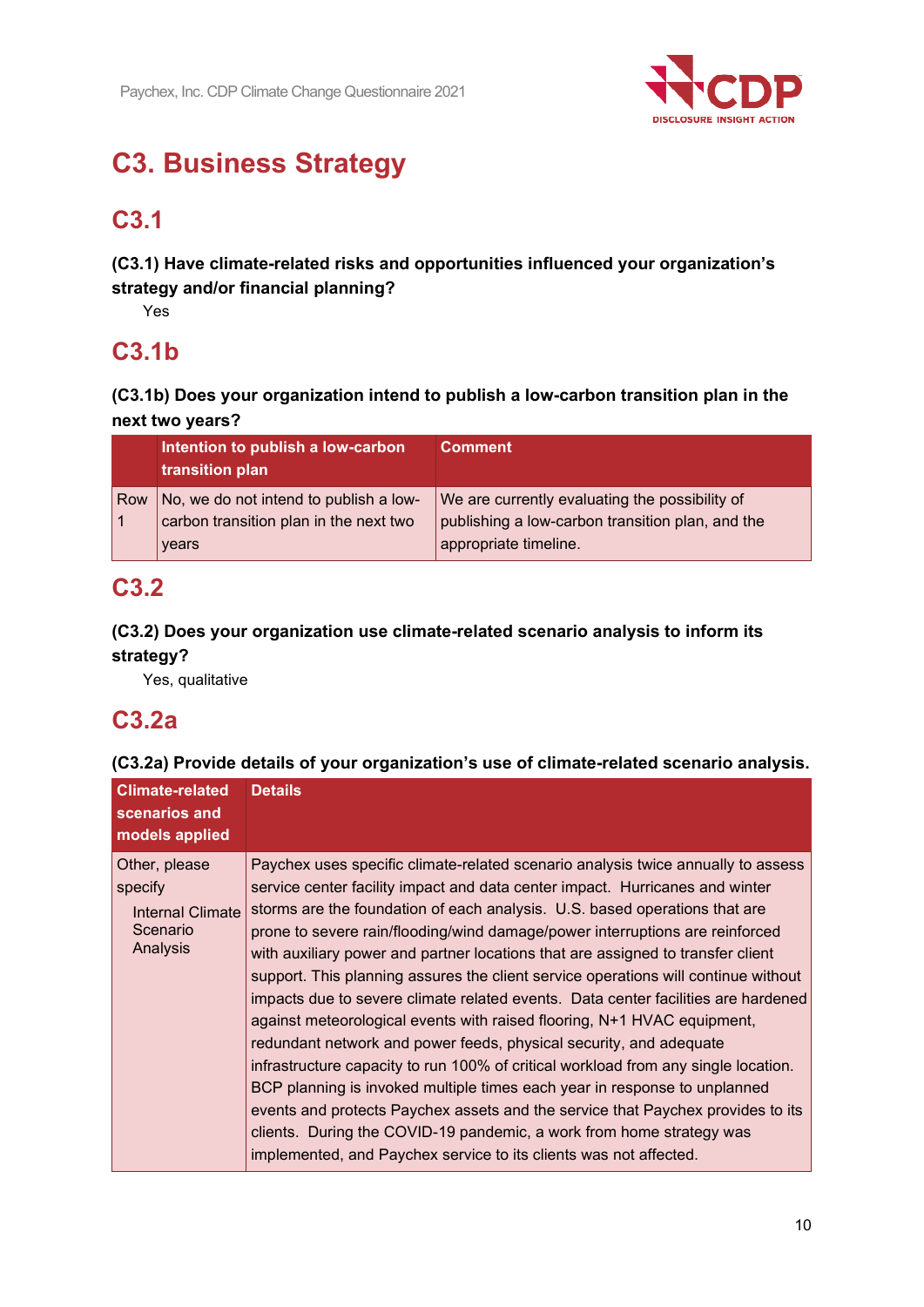

## **C3.3**

## **(C3.3) Describe where and how climate-related risks and opportunities have influenced your strategy.**

|                                       | <b>Have climate-related</b><br>risks and<br>opportunities<br>influenced your<br>strategy in this area? | <b>Description of influence</b>                                                                                                                                                                                                                                                                                                                                                                                                                                                                                                                                                                                                                                                                                                                                                                                                                                                                                                                                                                                                                                                                                                                                                                                                                                                                                                                                                                 |
|---------------------------------------|--------------------------------------------------------------------------------------------------------|-------------------------------------------------------------------------------------------------------------------------------------------------------------------------------------------------------------------------------------------------------------------------------------------------------------------------------------------------------------------------------------------------------------------------------------------------------------------------------------------------------------------------------------------------------------------------------------------------------------------------------------------------------------------------------------------------------------------------------------------------------------------------------------------------------------------------------------------------------------------------------------------------------------------------------------------------------------------------------------------------------------------------------------------------------------------------------------------------------------------------------------------------------------------------------------------------------------------------------------------------------------------------------------------------------------------------------------------------------------------------------------------------|
| Products and<br>services              | Yes                                                                                                    | As the world transitions to a lower carbon economy,<br>climate-related Market risks and opportunities related to<br>Products and Services can affect us both negatively and<br>positively. As our clients become conscious of the impacts<br>of their choices on climate, the demand for digital and other<br>low-carbon products and services will increase. In response<br>to that, as a technology-enabled service company, we<br>consider the impact of our products and services on climate<br>and are constantly striving towards creating more low-<br>carbon products and services. A few examples of our low-<br>carbon product portfolio include: digital on-boarding system<br>that replaces the need for the use of paper during<br>onboarding of a new employee; digital Applicant Tracking<br>System that replaces the need for paper resumes and<br>streamlines the hiring process; digital time and attendance<br>machines that replace the need for paper and ink based<br>time clocks; direct deposit and digital pay stubs that replace<br>the use of paper checks and paper stubs; and, in our PEO<br>business, HR generalists can provide their services<br>remotely instead of travelling to the clients' offices.<br>We also have initiatives in place to encourage clients to<br>move to such low-carbon products and services from their<br>conventional counterparts. |
| Supply chain<br>and/or value<br>chain | Yes                                                                                                    | To reduce the impact of climate-related market risks and<br>utilize climate-related opportunities in the area of Products<br>and Services, we continue to expand our portfolio of low-<br>carbon products. As a consequence of that, both upstream<br>and downstream aspects of our value chain have been<br>affected. This includes reduced purchasing of paper for<br>paper-based products, and reduced transportation and<br>distribution services for delivery of our products. These<br>decisions also help reduce our Scope 3 GHG emissions.<br>The specific Scope 3 categories affected are: Purchased<br>Goods and Services, and Downstream Transportation and<br>Distribution. We are also in the process of revising our<br>Code of Vendor Conduct, to expand its scope to include all                                                                                                                                                                                                                                                                                                                                                                                                                                                                                                                                                                                                |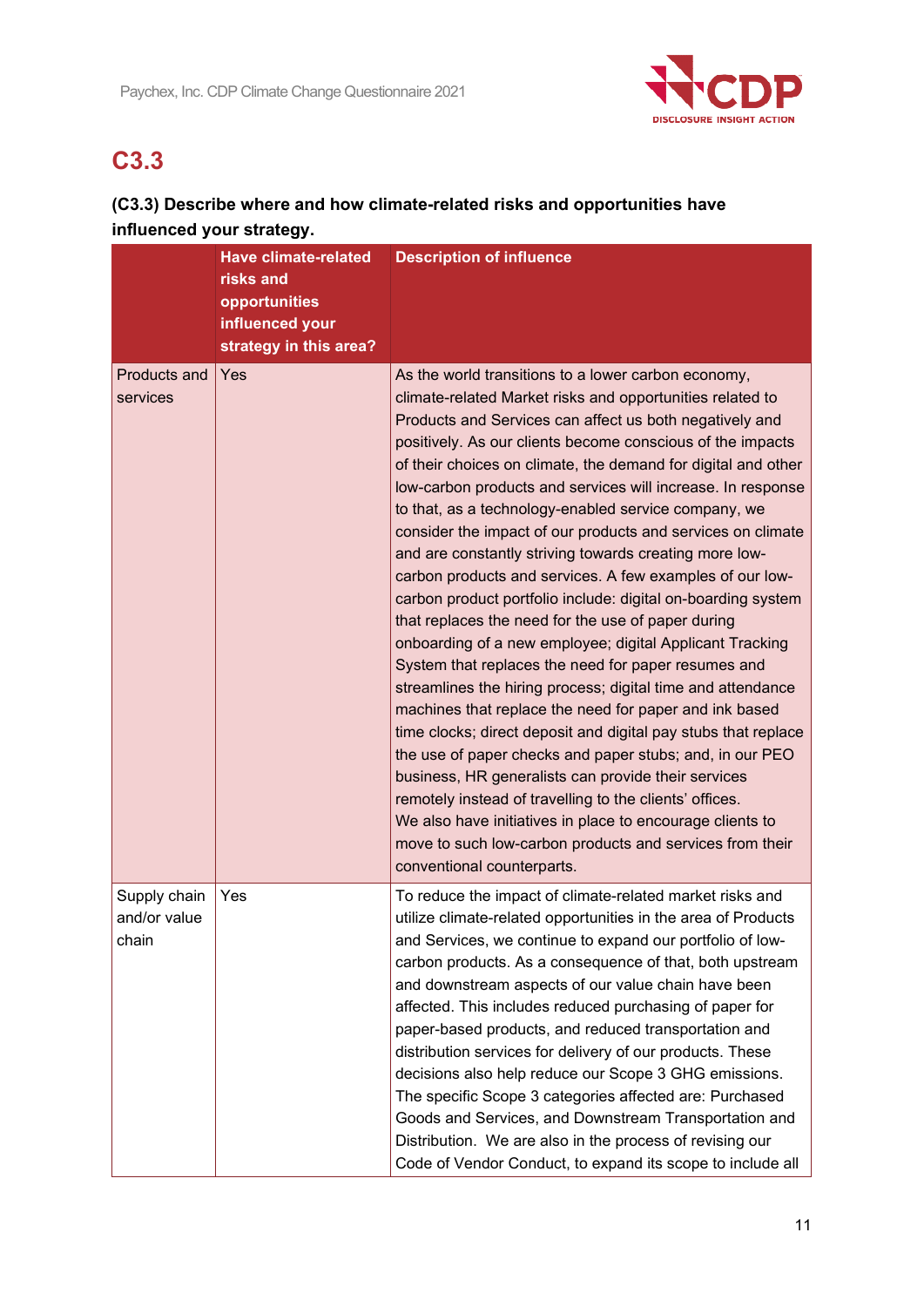

|                      |     | third parties Paychex engages with, and we seek to engage                                                                                                                                                                                                                                                                                                                                                                                                                                                                                                                                                                                                                                                                                                                                                                                                                                                                                                                                                                                                                                                                                                                                                                                                                                                                                                                                                                                                                                                                                                                                                                                                                                             |
|----------------------|-----|-------------------------------------------------------------------------------------------------------------------------------------------------------------------------------------------------------------------------------------------------------------------------------------------------------------------------------------------------------------------------------------------------------------------------------------------------------------------------------------------------------------------------------------------------------------------------------------------------------------------------------------------------------------------------------------------------------------------------------------------------------------------------------------------------------------------------------------------------------------------------------------------------------------------------------------------------------------------------------------------------------------------------------------------------------------------------------------------------------------------------------------------------------------------------------------------------------------------------------------------------------------------------------------------------------------------------------------------------------------------------------------------------------------------------------------------------------------------------------------------------------------------------------------------------------------------------------------------------------------------------------------------------------------------------------------------------------|
|                      |     | third parties who take initiatives to manage and reduce their                                                                                                                                                                                                                                                                                                                                                                                                                                                                                                                                                                                                                                                                                                                                                                                                                                                                                                                                                                                                                                                                                                                                                                                                                                                                                                                                                                                                                                                                                                                                                                                                                                         |
|                      |     | impact on the environment.                                                                                                                                                                                                                                                                                                                                                                                                                                                                                                                                                                                                                                                                                                                                                                                                                                                                                                                                                                                                                                                                                                                                                                                                                                                                                                                                                                                                                                                                                                                                                                                                                                                                            |
| Investment in<br>R&D | Yes | Our Product Development and Software Engineering teams<br>are constantly exploring ways to digitize existing products<br>and services which are currently manual or paper based.<br>To encourage further development of low-carbon products,<br>realize climate-related opportunities, and reduce possible<br>impact of climate-related risks, we train our employees to<br>consider climate impact when making business decisions<br>on product development. In this reporting year, we<br>conducted such trainings for Vice President - Corporate<br>Strategy and Product Management, and Vice President -<br>Software Engineering and their respective teams of<br>Directors. These trainings are helping us create a culture of<br>awareness on considering impact of products on climate<br>into our product development life cycle.                                                                                                                                                                                                                                                                                                                                                                                                                                                                                                                                                                                                                                                                                                                                                                                                                                                             |
| Operations           | Yes | We continue to evaluate the impact of climate-related risks<br>and opportunities when making strategy decisions on the<br>company's operations. In this reporting year, the possible<br>impacts of climate-related risks and opportunities were<br>considered when making several business decisions.<br>Traditionally, before the Annual Meeting of Shareholders,<br>Paychex provides paper-based copies (hard copies) of its<br>Annual Financial Report and Proxy Statement to all<br>shareholders. This contributes to our Scope 3 GHG<br>emissions due to purchase of paper and printing of the<br>reports, and transporting them to the shareholders. The<br>specific Scope 3 categories affected are: Purchased Goods<br>and Services, and Upstream Transportation and<br>Distribution. In this reporting year, we adopted the SEC's<br>Notice and Access rules (e-proxy) by which we transitioned<br>from paper-based to electronic copies of the Annual<br>Financial Report and Proxy Statement. This helped reduced<br>our Scope 3 GHG emissions in the above mentioned two<br>categories.<br>Another key business strategy decision that was affected by<br>climate-related risks and opportunities was the decision to<br>reduce our geographic footprint by reducing the number of<br>Paychex facilities. Many of the employees assigned to<br>those facilities transitioned to work from home. This<br>decision reduced the GHG emissions from our operations,<br>and from Scope 3 - Employee Commuting.<br>We also continue to evaluate other initiatives to reduce<br>impact from Scope 3 - Employee Commuting. This year we<br>committed to install more Electric Car Chargers at our |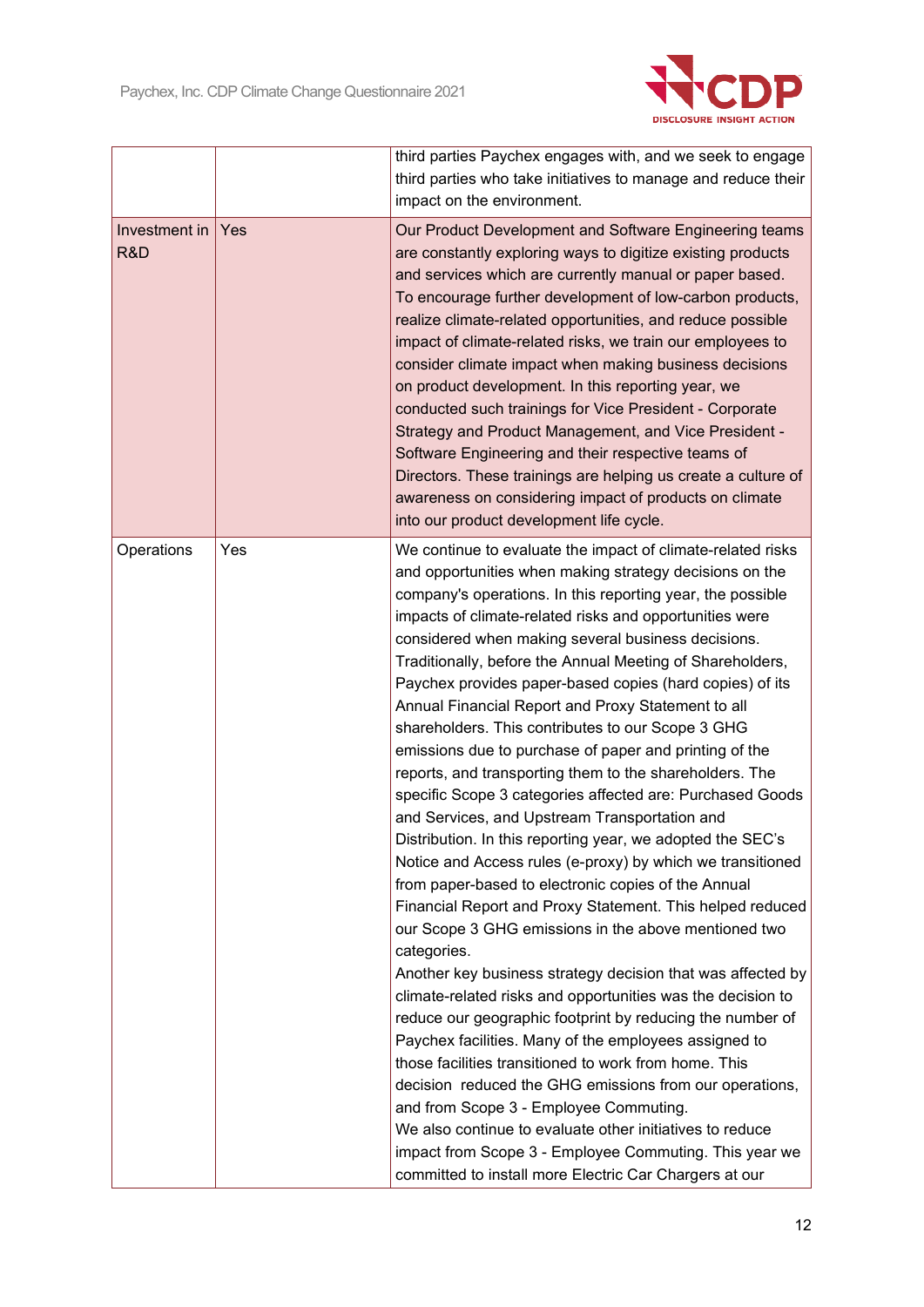

|  | company owned facilities in Rochester, New York. To           |
|--|---------------------------------------------------------------|
|  | reduce our Scope 2 emissions from electricity usage, we       |
|  | committed to replace existing lighting with energy efficiency |
|  | LED light fixtures at more facilities.                        |
|  |                                                               |

## **C3.4**

## **(C3.4) Describe where and how climate-related risks and opportunities have influenced your financial planning.**

|          | elements that have<br>been influenced                                              | <b>Financial planning Description of influence</b>                                                                                                                                                                                                                                                                                                                                                                                                                                                                                                                                                                                                                                                                                                                                                                                                                                                                                                                                                                                                                                                                                                                                                                                                                      |
|----------|------------------------------------------------------------------------------------|-------------------------------------------------------------------------------------------------------------------------------------------------------------------------------------------------------------------------------------------------------------------------------------------------------------------------------------------------------------------------------------------------------------------------------------------------------------------------------------------------------------------------------------------------------------------------------------------------------------------------------------------------------------------------------------------------------------------------------------------------------------------------------------------------------------------------------------------------------------------------------------------------------------------------------------------------------------------------------------------------------------------------------------------------------------------------------------------------------------------------------------------------------------------------------------------------------------------------------------------------------------------------|
| Row<br>1 | Direct costs<br>Indirect costs<br>Capital<br>expenditures<br>Assets<br>Liabilities | Climate-related risks and opportunities have affected several elements of<br>our financial planning. In this reporting year, to reduce the impact of<br>climate-related risks from operation of facilities, we accelerated our plans<br>to reduce the number of Paychex facilities. Our financial planning was<br>affected by way of costs including one-time lease acceleration and<br>facilities decommissioning costs, along with future savings on rent and<br>facilities maintenance costs. The decision to adopt the SEC's Notice and<br>Access rules (e-proxy) had an impact on financial planning in the form of<br>reduced costs of printing and distribution of hard copy annual report and<br>proxy materials to shareholders.<br>To reduce the impact of climate-related risks from emerging regulations,<br>we are taking initiatives to reduce our GHG emissions. The investments<br>in infrastructure made to reduce GHG emissions is one way by which our<br>financial planning has been affected. Infrastructure initiatives include<br>replacement of existing light fixtures with energy efficient LEDs to reduce<br>Scope 2 GHG emissions from electricity usage, Electric Car Chargers to<br>reduce Scope 3 GHG emissions from Employee Commuting. |

## **C3.4a**

**(C3.4a) Provide any additional information on how climate-related risks and opportunities have influenced your strategy and financial planning (optional).** 

# **C4. Targets and performance**

## **C4.1**

**(C4.1) Did you have an emissions target that was active in the reporting year?**  No target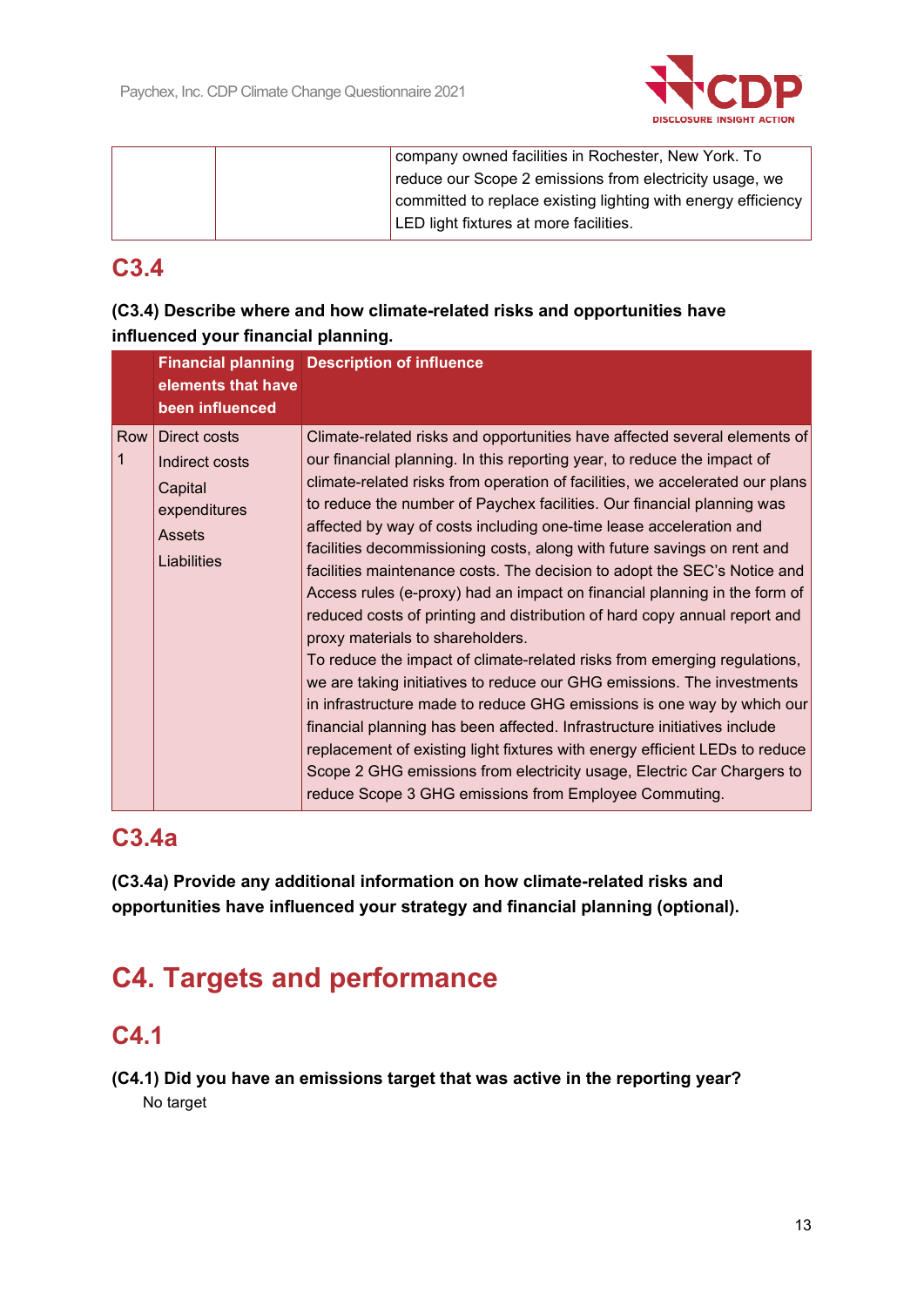

## **C4.1c**

## **(C4.1c) Explain why you did not have an emissions target, and forecast how your emissions will change over the next five years.**

|     | <b>Primary</b> | <b>Five-year</b> | <b>Please explain</b>                                       |
|-----|----------------|------------------|-------------------------------------------------------------|
|     | reason         | forecast         |                                                             |
| Row | We are         | We anticipate    | In this reporting year, we are reporting the GHG emissions  |
|     | planning to    | our GHG          | from our owned facilities across the company, all leased    |
|     | introduce a    | emissions will   | facilities across our operations in Denmark, Germany and    |
|     | target in the  | decrease.        | India, and from electricity use for 55% and natural gas use |
|     | next two years |                  | for 42% of leased floor space in the US. We are committed   |
|     |                |                  | to reducing GHG Emissions and are working on establishing   |
|     |                |                  | targets for reducing GHG emissions and we plan to disclose  |
|     |                |                  | them within the next year.                                  |

## **C4.2**

**(C4.2) Did you have any other climate-related targets that were active in the reporting year?** 

No other climate-related targets

## **C4.3**

**(C4.3) Did you have emissions reduction initiatives that were active within the reporting year? Note that this can include those in the planning and/or implementation phases.** 

Yes

## **C4.3a**

**(C4.3a) Identify the total number of initiatives at each stage of development, and for those in the implementation stages, the estimated CO2e savings.** 

|                              | <b>Number of</b><br><i>initiatives</i> | <b>Total estimated annual CO2e savings in metric</b><br>tonnes CO2e (only for rows marked *) |
|------------------------------|----------------------------------------|----------------------------------------------------------------------------------------------|
| Under investigation          |                                        |                                                                                              |
| To be implemented*           | 2                                      |                                                                                              |
| Implementation<br>commenced* | 0                                      |                                                                                              |
| Implemented*                 | 3                                      |                                                                                              |
| Not to be implemented        | $\overline{0}$                         |                                                                                              |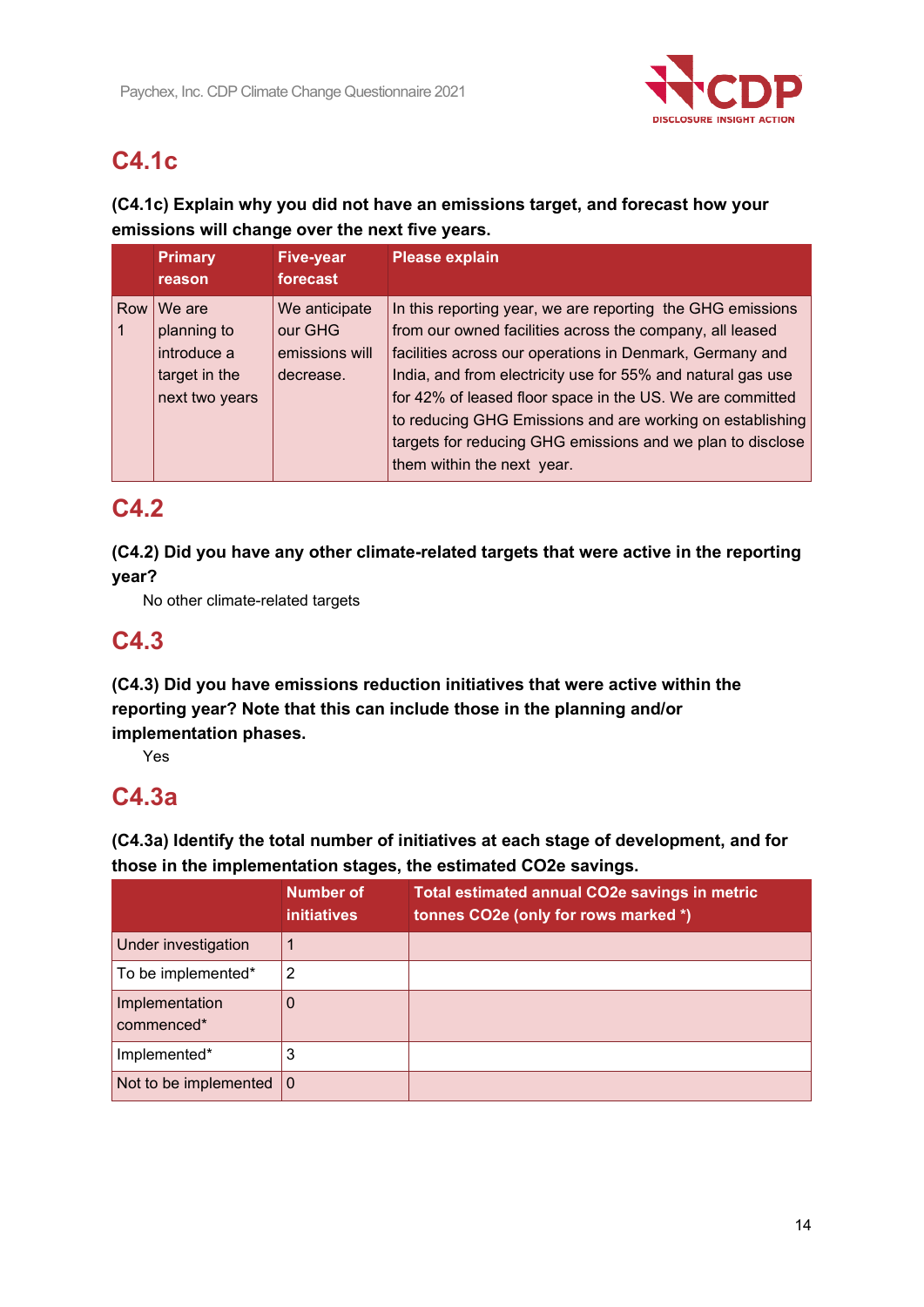

## **C4.3b**

**(C4.3b) Provide details on the initiatives implemented in the reporting year in the table below.** 

**Initiative category & Initiative type** 

**Estimated annual CO2e savings (metric tonnes CO2e)** 

**Scope(s)**  Scope 2 (location-based) Scope 2 (market-based)

**Voluntary/Mandatory**  Voluntary

**Annual monetary savings (unit currency – as specified in C0.4)** 

**Investment required (unit currency – as specified in C0.4)**  70,000

**Payback period** 

### **Estimated lifetime of the initiative**

21-30 years

### **Comment**

In this reporting period we continued installing LED lights at another one of our owned facilities. These will help reduce our Scope 2 emissions.

### **Initiative category & Initiative type**

Energy efficiency in buildings Heating, Ventilation and Air Conditioning (HVAC)

### **Estimated annual CO2e savings (metric tonnes CO2e)**

### **Scope(s)**

Scope 2 (location-based) Scope 2 (market-based)

### **Voluntary/Mandatory**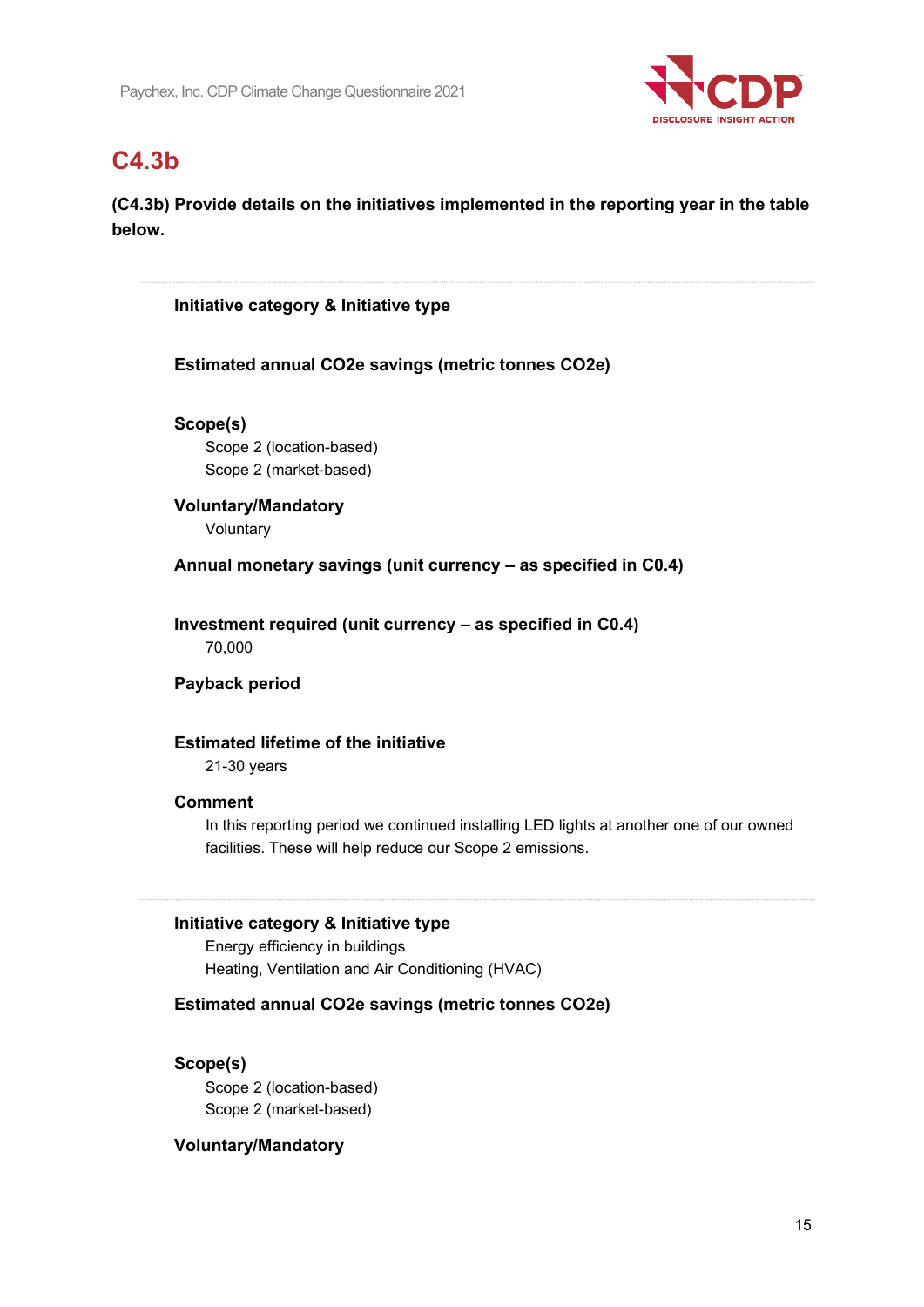

## **Annual monetary savings (unit currency – as specified in C0.4)**

**Investment required (unit currency – as specified in C0.4)**  40,000

### **Payback period**

### **Estimated lifetime of the initiative**

16-20 years

### **Comment**

In this reporting year, we installed Solar Shades at a few of our owned facilities. These will reduce the need for cooling, thus reducing our Scope 2 emissions.

#### **Initiative category & Initiative type**

Other, please specify

Other, please specify

Installation of snowmelt at entrance of an owned facility that helps in reduction of sidewalk salting, reduces deterioration to lawn & landscape from salting, and increases longevity of carpet.

### **Estimated annual CO2e savings (metric tonnes CO2e)**

### **Scope(s)**

Scope 3

### **Voluntary/Mandatory**

Voluntary

### **Annual monetary savings (unit currency – as specified in C0.4)**

## **Investment required (unit currency – as specified in C0.4)**

95,000

### **Payback period**

### **Estimated lifetime of the initiative**

21-30 years

### **Comment**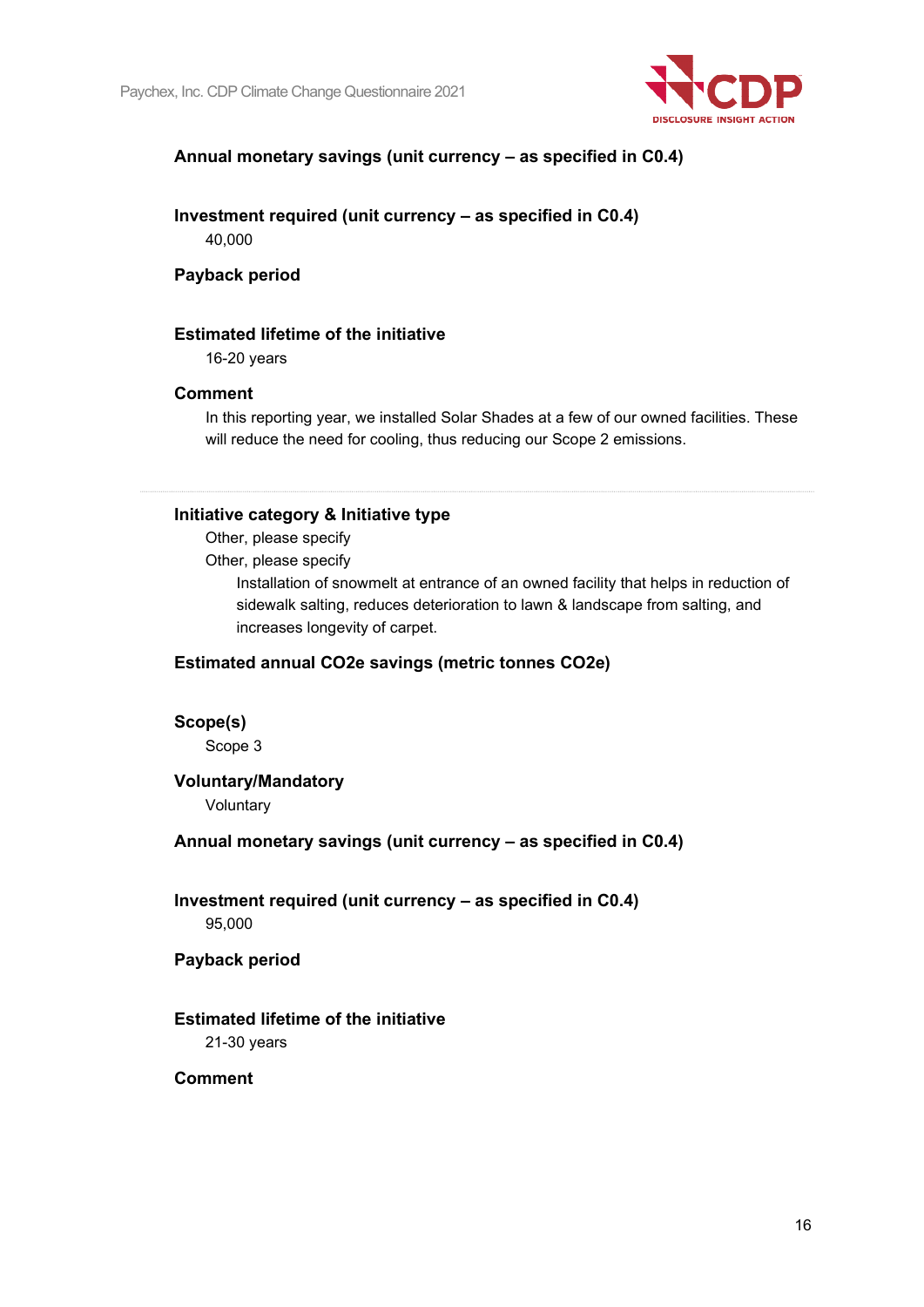

## **C4.3c**

## **(C4.3c) What methods do you use to drive investment in emissions reduction activities?**

| l Method                                                  | <b>Comment</b> |
|-----------------------------------------------------------|----------------|
| Dedicated budget for energy efficiency                    |                |
| Dedicated budget for other emissions reduction activities |                |
| Employee engagement                                       |                |

## **C4.5**

**(C4.5) Do you classify any of your existing goods and/or services as low-carbon products or do they enable a third party to avoid GHG emissions?** 

Yes

## **C4.5a**

**(C4.5a) Provide details of your products and/or services that you classify as lowcarbon products or that enable a third party to avoid GHG emissions.** 

## **Level of aggregation**

Group of products

## **Description of product/Group of products**

Our low-carbon product portfolio includes: digital on-boarding system that replaces the need for the use of paper during onboarding of a new employee; digital Applicant Tracking System that replaces the need for paper resumes and streamlines the hiring process; digital time and attendance machines that replace the need for paper and ink based time clocks; direct deposit and digital pay stubs that replace the use of paper checks and paper stubs; and, in our PEO business, HR generalists can provide their services remotely instead of going into the clients' offices. Our Paychex Flex® mobile app allows clients and their employees to receive and provide information in a paperless format.

**Are these low-carbon product(s) or do they enable avoided emissions?** 

Low-carbon product

## **Taxonomy, project or methodology used to classify product(s) as low-carbon or to calculate avoided emissions**

Other, please specify Digital Products and Services

**% revenue from low carbon product(s) in the reporting year** 

 $\Omega$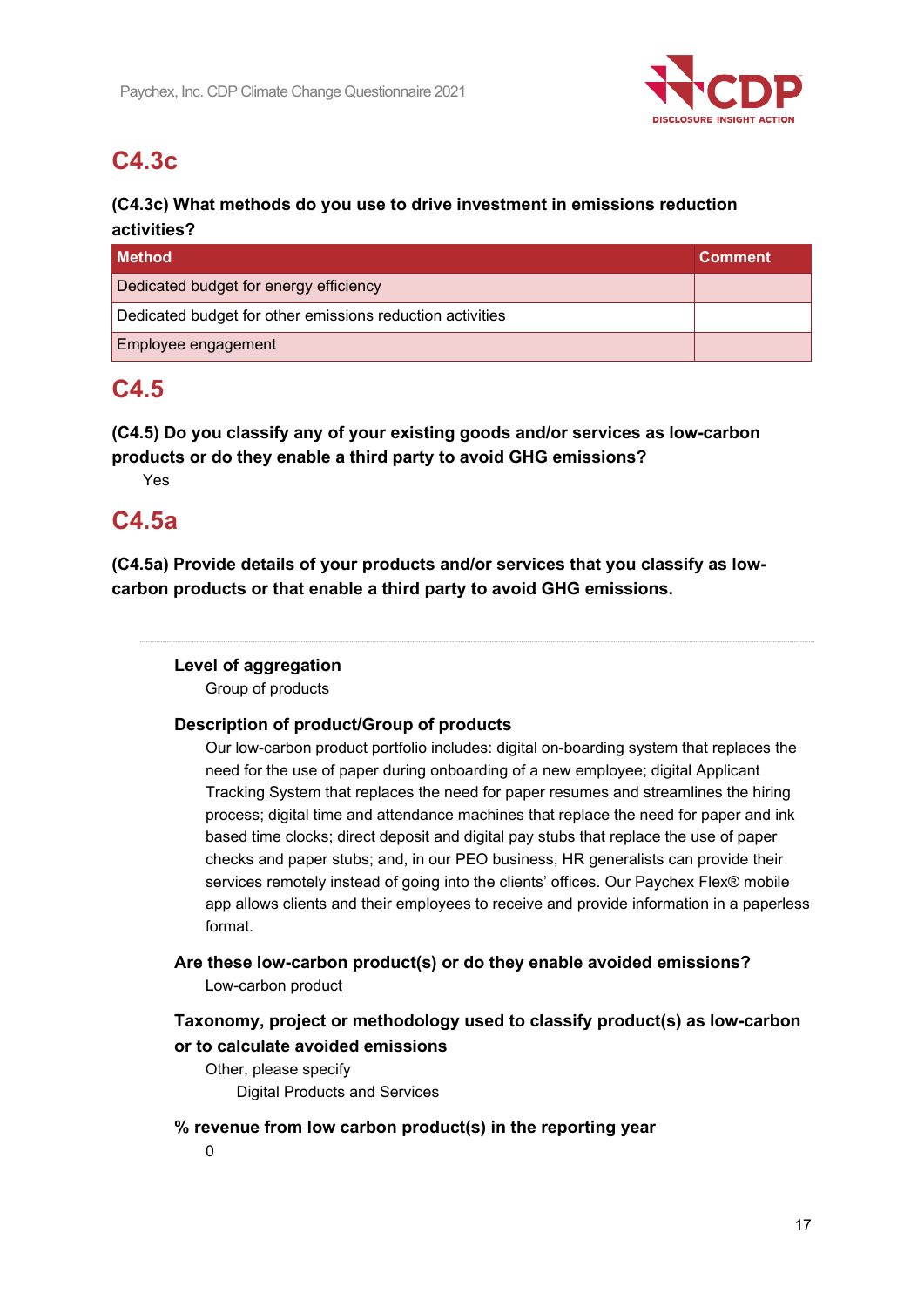

### **Comment**

Our low-carbon products described above help reduce our Scope 3 GHG emissions. Revenue earned from such products is confidential information, hence we are reporting 0 under that column.

## **C5. Emissions methodology**

## **C5.1**

### **(C5.1) Provide your base year and base year emissions (Scopes 1 and 2).**

#### **Scope 1**

**Base year start**  June 1, 2017

#### **Base year end**

May 31, 2018

#### **Base year emissions (metric tons CO2e)**

3,019.245

#### **Comment**

These emissions are being reinstated. In 2020 CDP reporting we had reported Scope 1 emissions for the base year for only our facilities in Rochester, New York. They did not include emissions from 50% of the 8 vehicles we own. The emissions provided above represent our owned facilities across the company and include emissions from all the owned 8 vehicles.

### **Scope 2 (location-based)**

#### **Base year start**

June 1, 2017

#### **Base year end**

May 31, 2018

### **Base year emissions (metric tons CO2e)**

3,493.15

### **Comment**

These emissions are being reinstated. In 2020 CDP reporting we had reported Scope 2 (location-based) emissions for the base year for only our facilities in Rochester, New York. The emissions provided above represent our owned facilities across the company.

### **Scope 2 (market-based)**

#### **Base year start**

June 1, 2017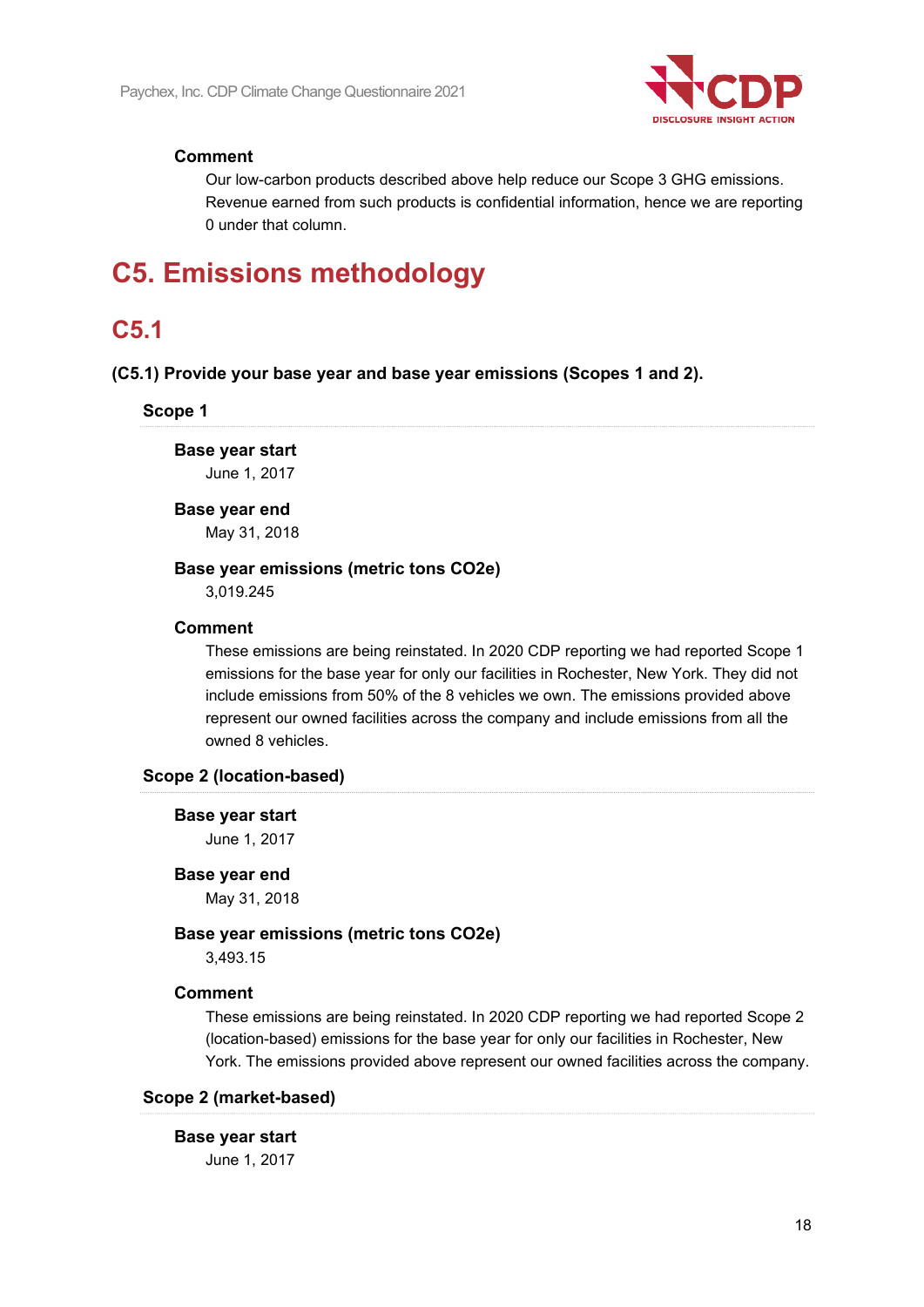

## **Base year end**

May 31, 2018

## **Base year emissions (metric tons CO2e)**

3,493.15

## **Comment**

This is the first time we are reporting Scope 2 (market-based) emissions.

## **C5.2**

## **(C5.2) Select the name of the standard, protocol, or methodology you have used to collect activity data and calculate emissions.**

The Greenhouse Gas Protocol: A Corporate Accounting and Reporting Standard (Revised Edition)

The Greenhouse Gas Protocol: Scope 2 Guidance

US EPA Center for Corporate Climate Leadership: Indirect Emissions From Purchased Electricity US EPA Center for Corporate Climate Leadership: Direct Emissions from Stationary Combustion Sources

US EPA Center for Corporate Climate Leadership: Direct Emissions from Mobile Combustion Sources

US EPA Emissions & Generation Resource Integrated Database (eGRID)

# **C6. Emissions data**

## **C6.1**

## **(C6.1) What were your organization's gross global Scope 1 emissions in metric tons CO2e?**

**Reporting year** 

**Gross global Scope 1 emissions (metric tons CO2e)**  2,792.844

### **Start date**

June 1, 2020

### **End date**

May 31, 2021

### **Comment**

The emissions provided above represent our owned facilities and vehicles across the company.

### **Past year 1**

**Gross global Scope 1 emissions (metric tons CO2e)**  3,128.881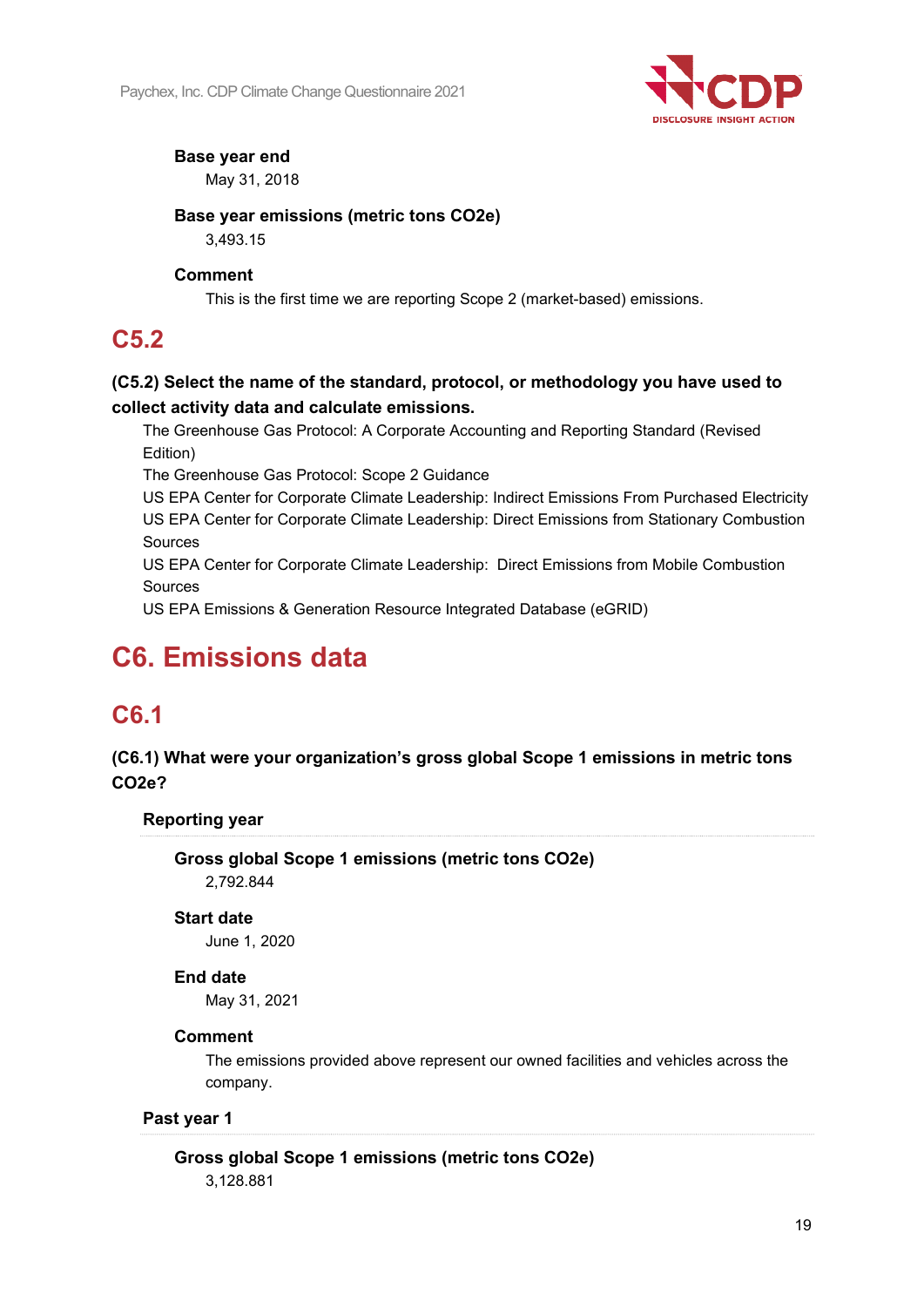

### **Start date**

June 1, 2019

## **End date**

May 31, 2020

### **Comment**

These emissions are being reinstated. We have changed our reporting boundary from Operational Control to Financial Control. In 2020 CDP reporting we had reported Scope 1 emissions for this time period for only our facilities in Rochester, New York. They did not include emissions from 50% of the 8 vehicles we own. The emissions provided above represent our owned facilities across the company and include emissions from all the owned 8 vehicles.

### **Past year 2**

### **Gross global Scope 1 emissions (metric tons CO2e)**

3,235.095

### **Start date**

June 1, 2018

### **End date**

May 31, 2019

### **Comment**

These emissions are being reinstated. We have changed our reporting boundary from Operational Control to Financial Control. In 2020 CDP reporting we had reported Scope 1 emissions for this time period for only our facilities in Rochester, New York. They did not include emissions from 50% of the 8 vehicles we own. The emissions provided above represent our owned facilities across the company and include emissions from all the owned 8 vehicles.

### **Past year 3**

### **Gross global Scope 1 emissions (metric tons CO2e)**

3,019.245

### **Start date**

June 1, 2017

### **End date**

May 31, 2018

### **Comment**

These emissions are being reinstated. We have changed our reporting boundary from Operational Control to Financial Control. In 2020 CDP reporting we had reported Scope 1 emissions for this time period for only our facilities in Rochester, New York. They did not include emissions from 50% of the 8 vehicles we own. The emissions provided above represent our owned facilities across the company and include emissions from all the owned 8 vehicles.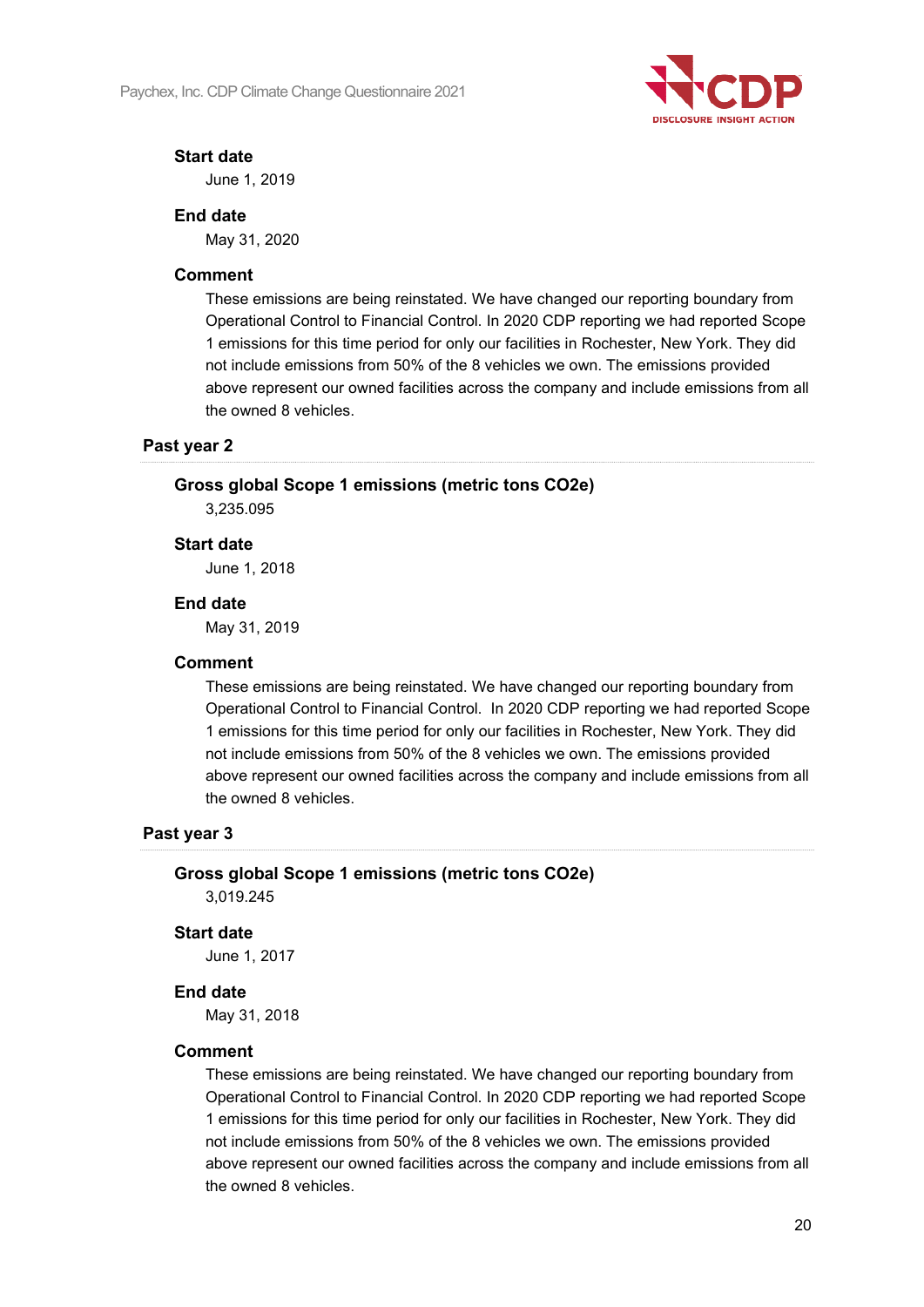

## **C6.2**

### **(C6.2) Describe your organization's approach to reporting Scope 2 emissions.**

### **Row 1**

### **Scope 2, location-based**

We are reporting a Scope 2, location-based figure

### **Scope 2, market-based**

We are reporting a Scope 2, market-based figure

### **Comment**

Following the GHG Protocol Scope 2 Guidance Hierarchy for market-based Scope 2 emissions reporting, we have used grid-average factors for the electricity units for which there was no purchase of contractual instruments. Residual mix is not available for the US.

## **C6.3**

## **(C6.3) What were your organization's gross global Scope 2 emissions in metric tons CO2e?**

### **Reporting year**

**Scope 2, location-based**  2,956.155

**Scope 2, market-based (if applicable)**  2,953.146

### **Start date**

June 1, 2020

### **End date**

May 31, 2021

### **Comment**

The emissions provided above represent our owned vehicles across the company.

### **Past year 1**

### **Scope 2, location-based**

3,278.993

## **Scope 2, market-based (if applicable)**

3,278.993

### **Start date**

June 1, 2019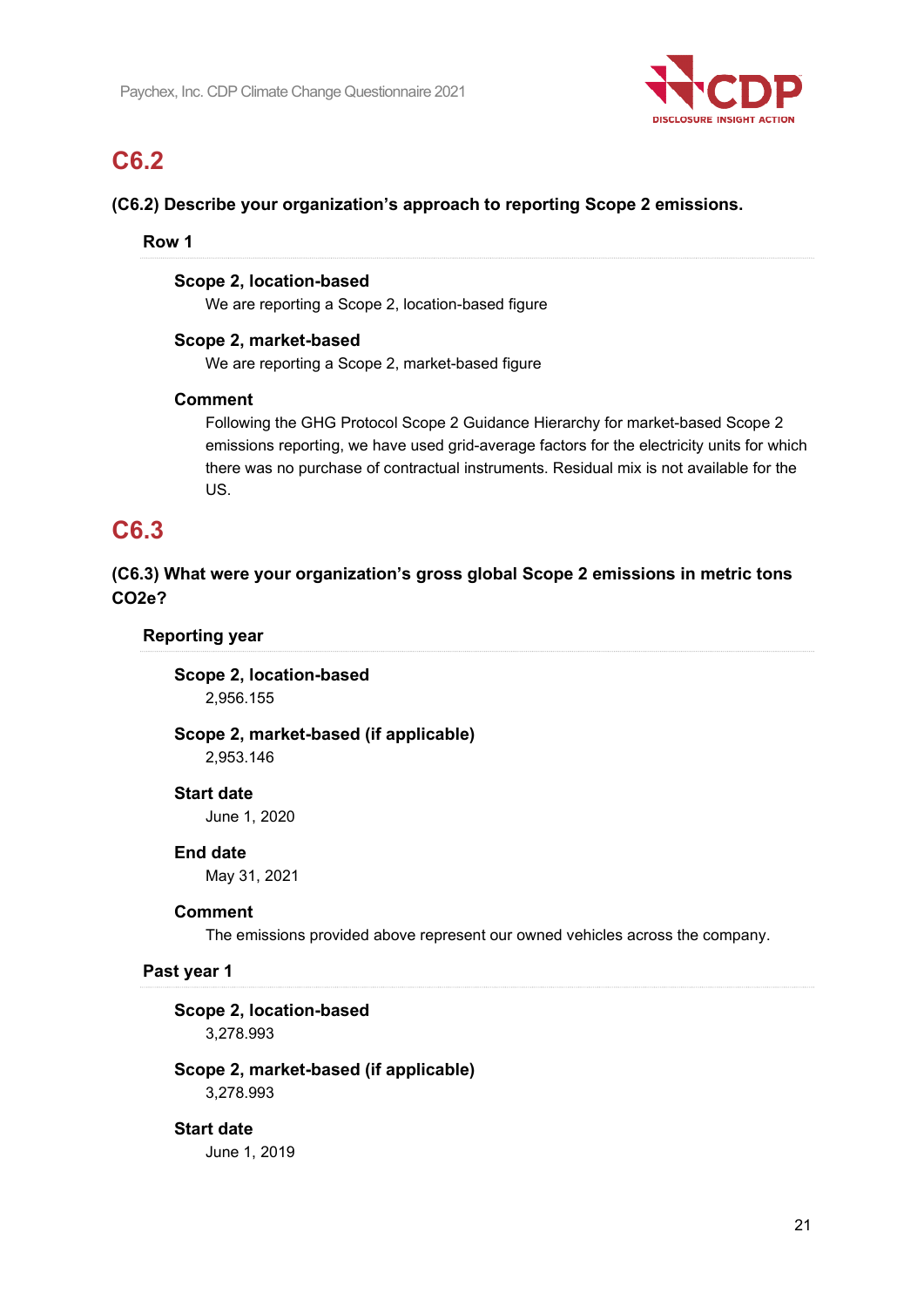

## **End date**

May 31, 2020

### **Comment**

Scope 2, location-based emissions are being reinstated. In 2020 CDP reporting we had reported Scope 2 (location-based) emissions for this time period for only our facilities in Rochester, New York. The emissions provided above represent our owned facilities across the company.

### **Past year 2**

### **Scope 2, location-based**

3,524.735

## **Scope 2, market-based (if applicable)**

3,524.735

### **Start date**

June 1, 2018

### **End date**

May 31, 2019

### **Comment**

Scope 2, location-based emissions are being reinstated. In 2020 CDP reporting we had reported Scope 2 (location-based) emissions for this time period for only our facilities in Rochester, New York. The emissions provided above represent our owned facilities across the company.

### **Past year 3**

### **Scope 2, location-based**

3,493.15

### **Scope 2, market-based (if applicable)**

3,493.15

### **Start date**

June 1, 2017

### **End date**

May 31, 2018

### **Comment**

Scope 2, location-based emissions are being reinstated. In 2020 CDP reporting we had reported Scope 2 (location-based) emissions for this time period for only our facilities in Rochester, New York. The emissions provided above represent our owned facilities across the company.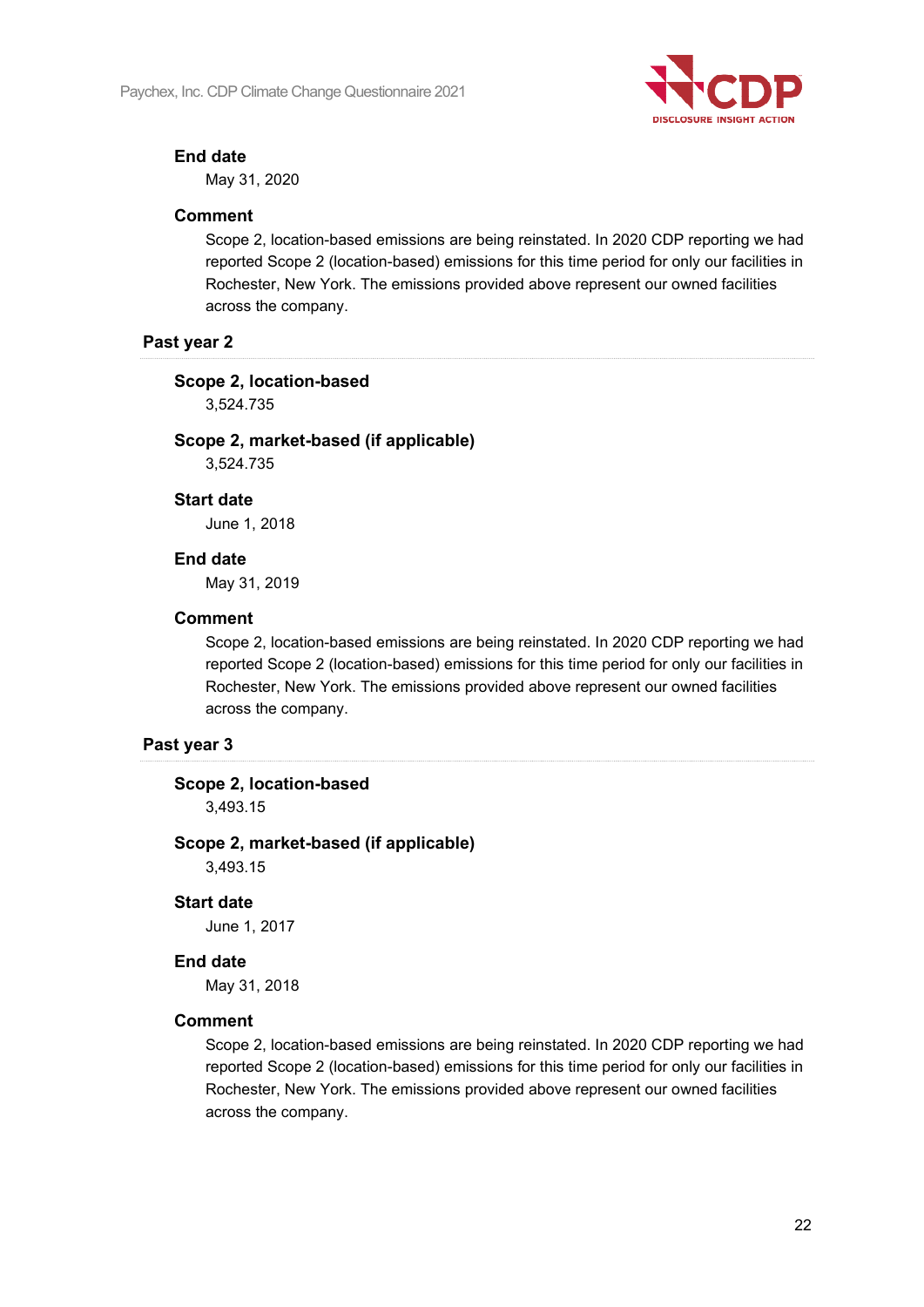

## **C6.4**

**(C6.4) Are there any sources (e.g. facilities, specific GHGs, activities, geographies, etc.) of Scope 1 and Scope 2 emissions that are within your selected reporting boundary which are not included in your disclosure?** 

Yes

## **C6.4a**

**(C6.4a) Provide details of the sources of Scope 1 and Scope 2 emissions that are within your selected reporting boundary which are not included in your disclosure.** 

### **Source**

Fugitive emissions from refrigerants

**Relevance of Scope 1 emissions from this source**  Emissions are not relevant

**Relevance of location-based Scope 2 emissions from this source**  Emissions are not relevant

**Relevance of market-based Scope 2 emissions from this source (if applicable)**  Emissions are not relevant

**Explain why this source is excluded**  This emission source is not material to the overall emissions inventory.

## **C6.5**

**(C6.5) Account for your organization's gross global Scope 3 emissions, disclosing and explaining any exclusions.** 

**Purchased goods and services** 

**Evaluation status**  Relevant, not yet calculated

**Please explain** 

**Capital goods** 

**Evaluation status**  Not evaluated

**Please explain**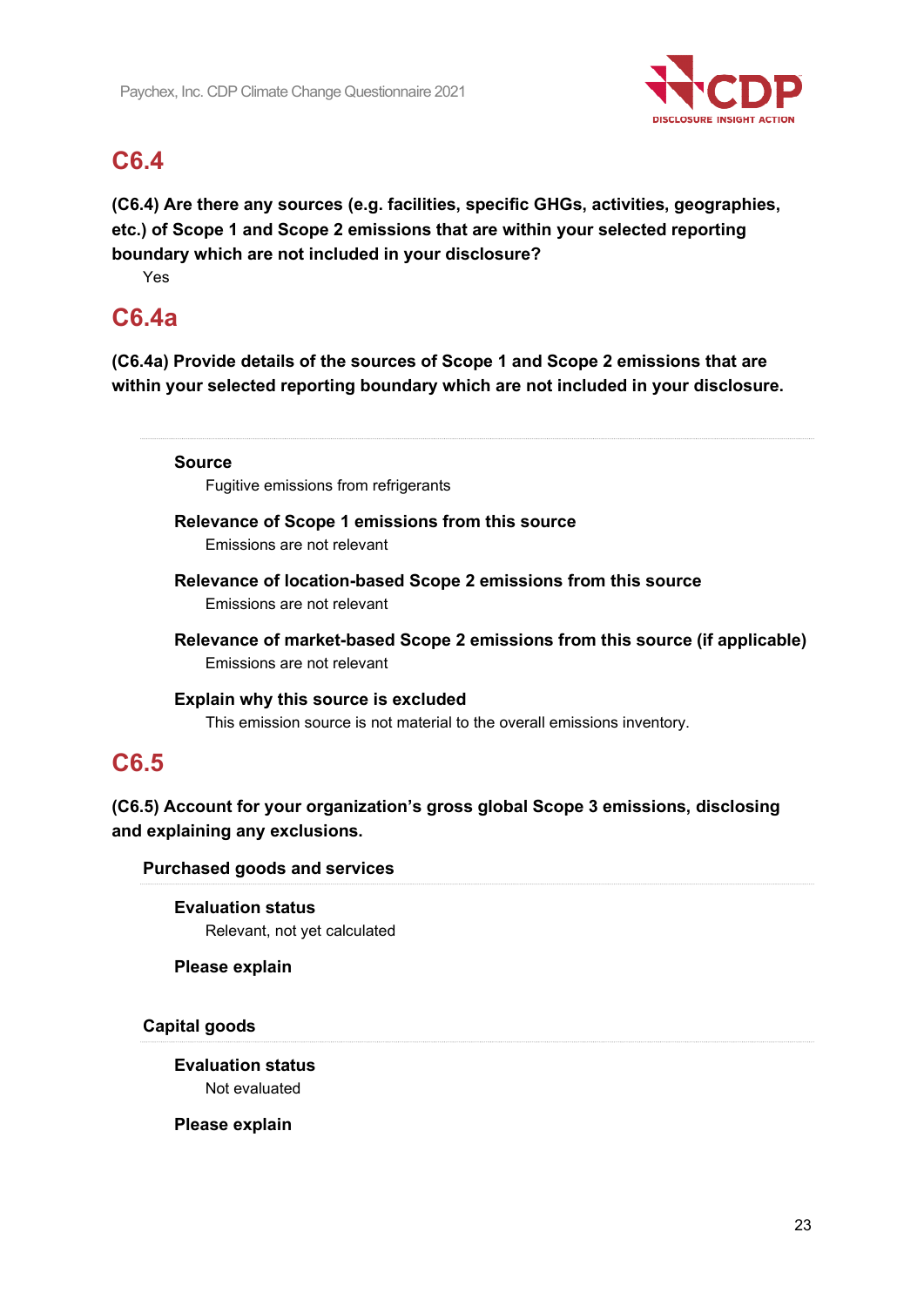

### **Fuel-and-energy-related activities (not included in Scope 1 or 2)**

## **Evaluation status**

Not evaluated

**Please explain** 

### **Upstream transportation and distribution**

**Evaluation status**  Not evaluated

**Please explain** 

### **Waste generated in operations**

### **Evaluation status**

Not relevant, explanation provided

### **Please explain**

Paychex is a technology-enabled service company. Our business does not involve activities that generate significant amounts of waste whose management would contribute significantly to our Scope 3 emissions. Therefore, Scope 3 'Waste generated in operations' emissions are not relevant to our business.

### **Business travel**

### **Evaluation status**

Relevant, calculated

### **Metric tonnes CO2e**

102.148

### **Emissions calculation methodology**

These emissions were calculated following the methodology 'GHG Protocol Technical Guidance for Calculating Scope 3 Emissions'. Both distance-based and spend-based methods were used depending upon the type of data available for each mode of business travel. Data for air travel was obtained from our travel services partner, and the rest was obtained from fuel and mileage reimbursement requests submitted by employees.

## **Percentage of emissions calculated using data obtained from suppliers or value chain partners**

51.12

#### **Please explain**

Emissions reported here include emissions from air travel, road travel on rental cars and road travel on employee owned cars.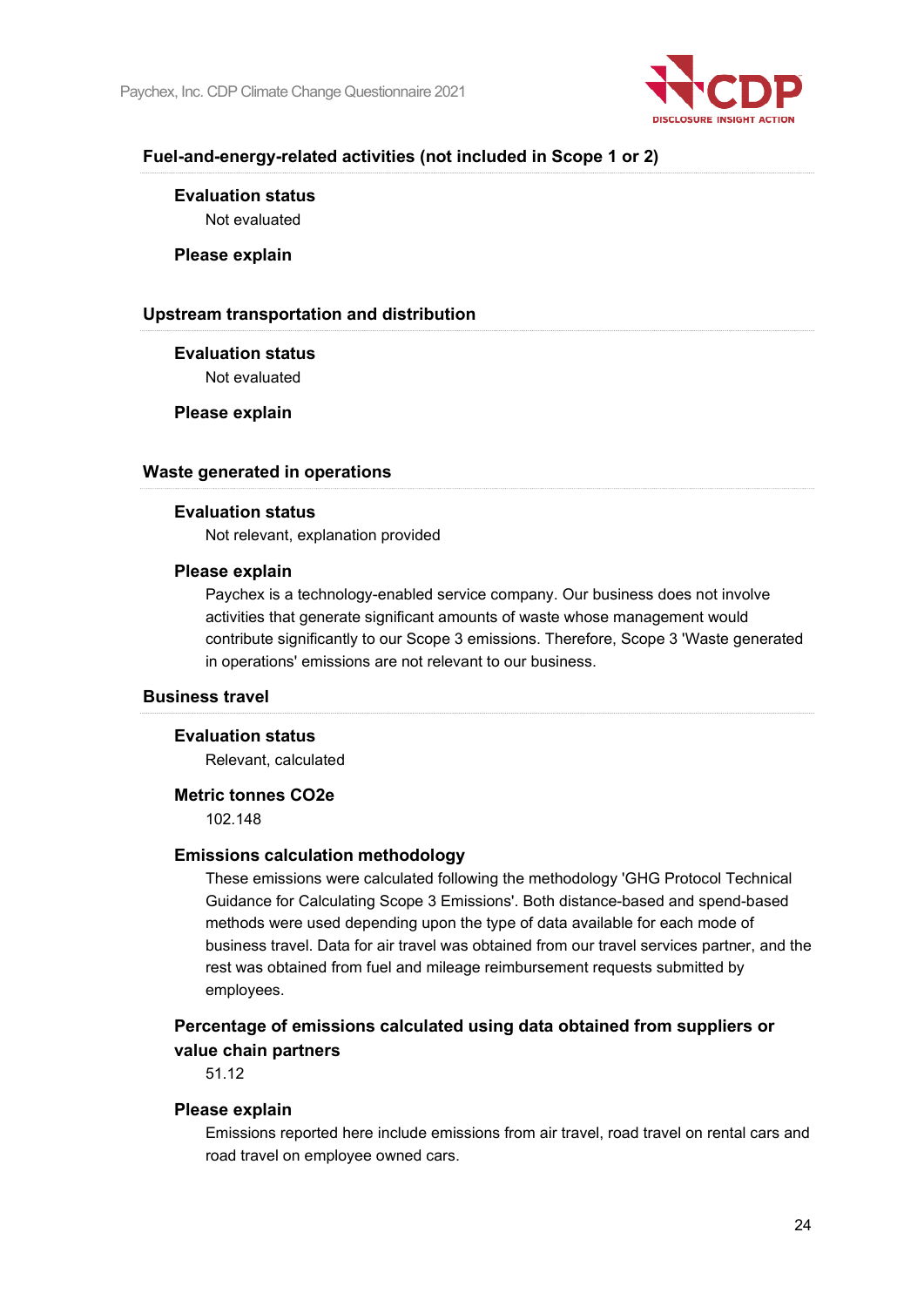

## **Employee commuting**

### **Evaluation status**

Relevant, calculated

**Metric tonnes CO2e**  670.8

### **Emissions calculation methodology**

These emissions were calculated following the methodology 'GHG Protocol Technical Guidance for Calculating Scope 3 Emissions'. The distance-based method was used. Data for daily travelling distance for each employee and the frequency of their office use was used to calculate these emissions. During FY21, because of the COVID-19 pandemic, only a fraction of our employees worked from the office. The emissions reported here represent commuting by those employees.

## **Percentage of emissions calculated using data obtained from suppliers or value chain partners**

 $\Omega$ 

### **Please explain**

#### **Upstream leased assets**

### **Evaluation status**

Relevant, calculated

## **Metric tonnes CO2e**

5,495.929

### **Emissions calculation methodology**

Emissions were calculated following The Greenhouse Gas Protocol - A Corporate Accounting and Reporting Standard Revised Edition. Emissions factors used were obtained from 'EPA Center for Corporate Climate Leadership – Emission Factors for Greenhouse Gas Inventories' for operations in the US and 'IEA Emission Factors 2020' for operations in Denmark, Germany, and India.

## **Percentage of emissions calculated using data obtained from suppliers or value chain partners**

100

### **Please explain**

Emissions reported here represent our leased facilities: Electricity for 55% and Natural gas for 42% of leased floor space in the US, and all the leased floor space in Denmark, Germany and India.

### **Downstream transportation and distribution**

### **Evaluation status**

Relevant, not yet calculated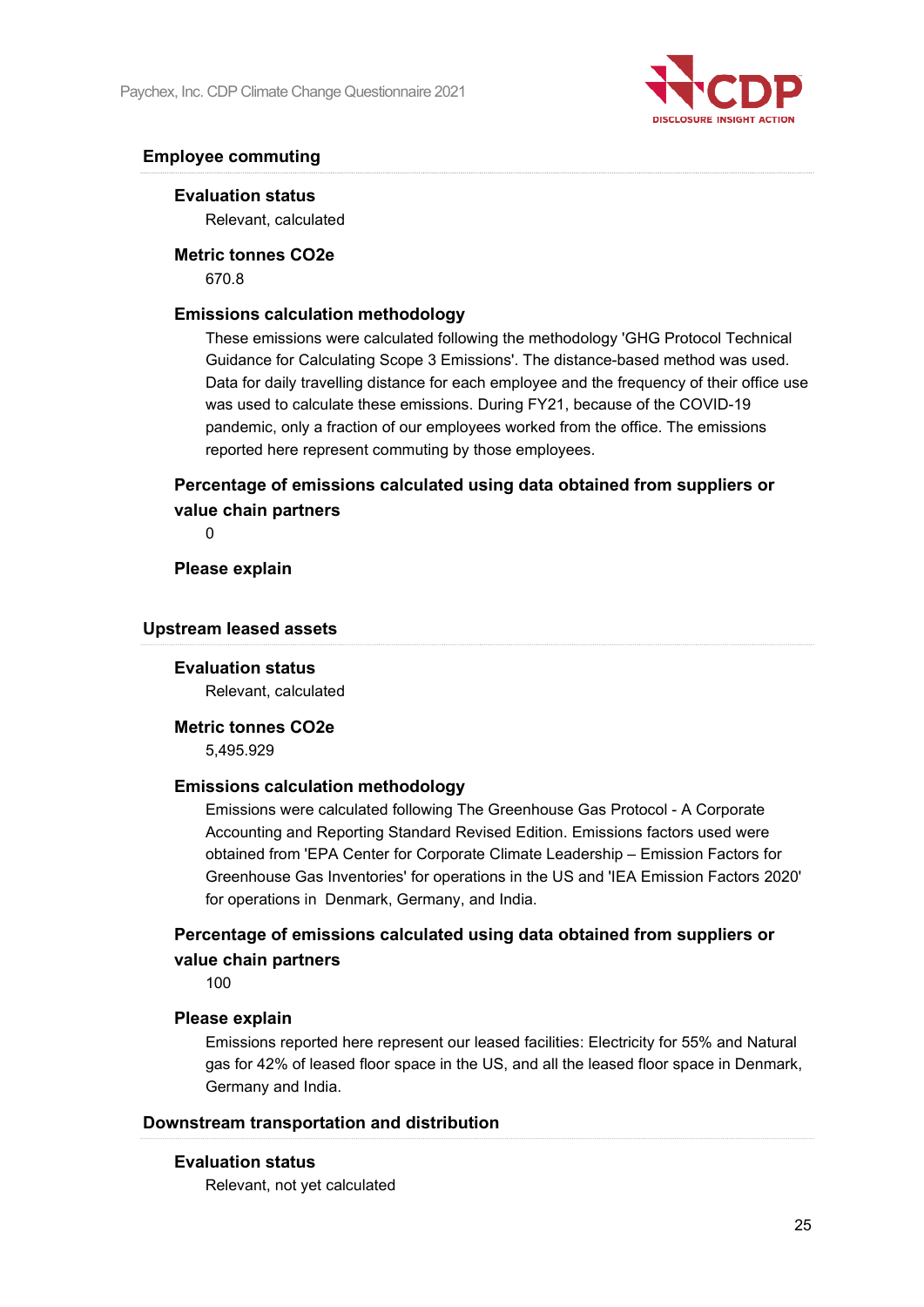

## **Please explain**

### **Processing of sold products**

### **Evaluation status**

Not relevant, explanation provided

### **Please explain**

Paychex is a technology-enabled service company, and does not produce any intermediate products that produce emissions on processing.

### **Use of sold products**

### **Evaluation status**

Not relevant, explanation provided

### **Please explain**

Paychex does not have products whose use generates emissions that would contribute significantly to the company's Scope 3 emissions inventory. Therefore, emissions from Scope 3 'Use of Sold Products' are not relevant.

### **End of life treatment of sold products**

### **Evaluation status**

Not relevant, explanation provided

### **Please explain**

Paychex does not have products whose end of life treatment may generate significant amount of emissions. Therefore, Scope 3 'End of life treatment of sold products' emissions are not relevant.

## **Downstream leased assets**

### **Evaluation status**

Not relevant, explanation provided

### **Please explain**

Paychex does not own any assets that it leases to other entities.

### **Franchises**

### **Evaluation status**

Not relevant, explanation provided

### **Please explain**

Paychex is not a franchisor.

### **Investments**

**Evaluation status**  Not evaluated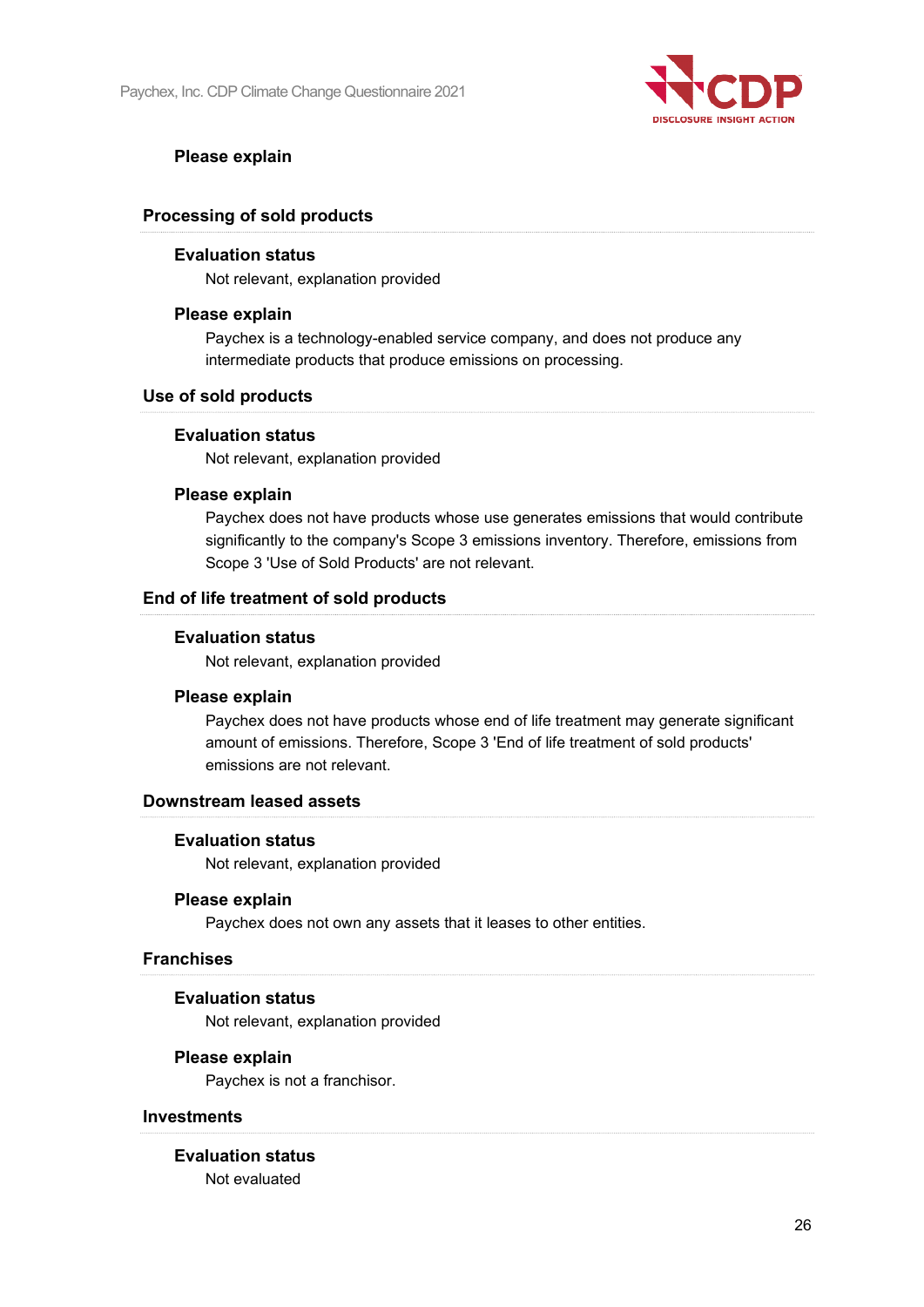

## **Please explain**

**Other (upstream)** 

**Evaluation status** 

**Please explain** 

**Other (downstream)** 

**Evaluation status** 

**Please explain** 

## **C6.7**

**(C6.7) Are carbon dioxide emissions from biogenic carbon relevant to your organization?** 

No

## **C6.10**

**(C6.10) Describe your gross global combined Scope 1 and 2 emissions for the reporting year in metric tons CO2e per unit currency total revenue and provide any additional intensity metrics that are appropriate to your business operations.** 

| <b>Intensity figure</b>        |                                                                         |
|--------------------------------|-------------------------------------------------------------------------|
| 0.0000014164                   |                                                                         |
|                                | Metric numerator (Gross global combined Scope 1 and 2 emissions, metric |
| tons CO <sub>2</sub> e)        |                                                                         |
| 5,745.99                       |                                                                         |
| <b>Metric denominator</b>      |                                                                         |
| unit total revenue             |                                                                         |
| Metric denominator: Unit total |                                                                         |
| 4,056,800,000                  |                                                                         |
| Scope 2 figure used            |                                                                         |
| Market-based                   |                                                                         |
| % change from previous year    |                                                                         |
| 10.69                          |                                                                         |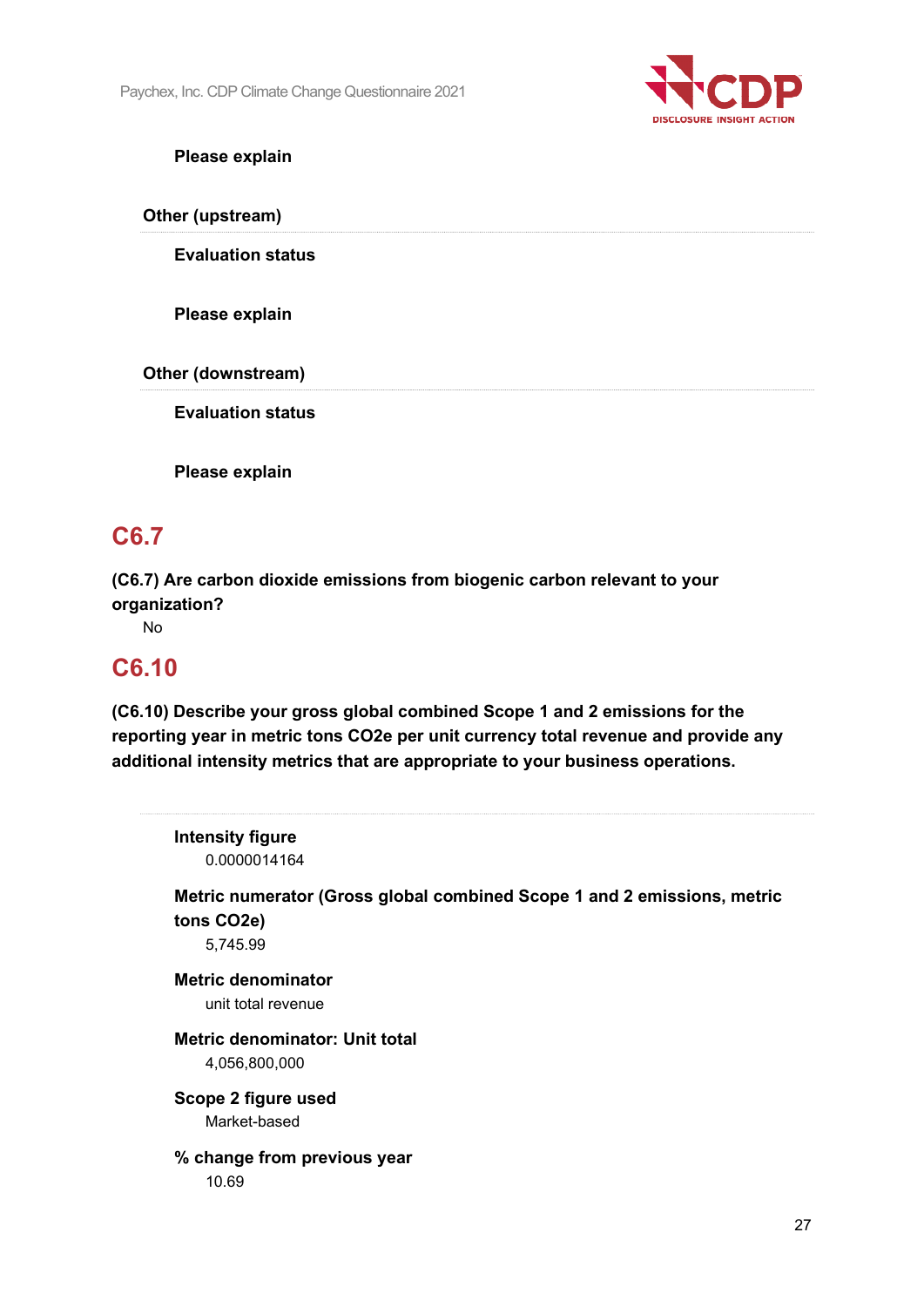

## **Direction of change**

Decreased

## **Reason for change**

The following reasons have led to a reduction in our emissions reduction intensity: (i) in the current reporting year, we started using electricity generated from wind energy at one of our facilities; (ii) many of our facilities were not operating at full capacity because employees were working from home during the COVID-19 pandemic; (iii) we sold an owned facility during the reporting year; (iv) we replaced light fixtures in more facilities with energy efficient LEDs.

# **C7. Emissions breakdowns**

## **C7.1**

**(C7.1) Does your organization break down its Scope 1 emissions by greenhouse gas type?** 

Yes

## **C7.1a**

**(C7.1a) Break down your total gross global Scope 1 emissions by greenhouse gas type and provide the source of each used greenhouse warming potential (GWP).** 

| Greenhouse<br>gas | Scope 1 emissions (metric tons of GWP Reference<br>CO <sub>2e</sub> ) |                                                            |
|-------------------|-----------------------------------------------------------------------|------------------------------------------------------------|
| CO2               | 2,789.756                                                             | <b>IPCC Fourth Assessment Report (AR4 -</b><br>$100$ year) |
| CH4               | 0.054                                                                 | IPCC Fourth Assessment Report (AR4 -<br>$100$ year)        |
| <b>N2O</b>        | 0.006                                                                 | <b>IPCC Fourth Assessment Report (AR4 -</b><br>$100$ year) |

## **C7.2**

**(C7.2) Break down your total gross global Scope 1 emissions by country/region.** 

| <b>Country/Region</b>    | Scope 1 emissions (metric tons CO2e) |
|--------------------------|--------------------------------------|
| United States of America | 2,792.844                            |
| Denmark                  | U                                    |
| Germany                  |                                      |
| India                    | U                                    |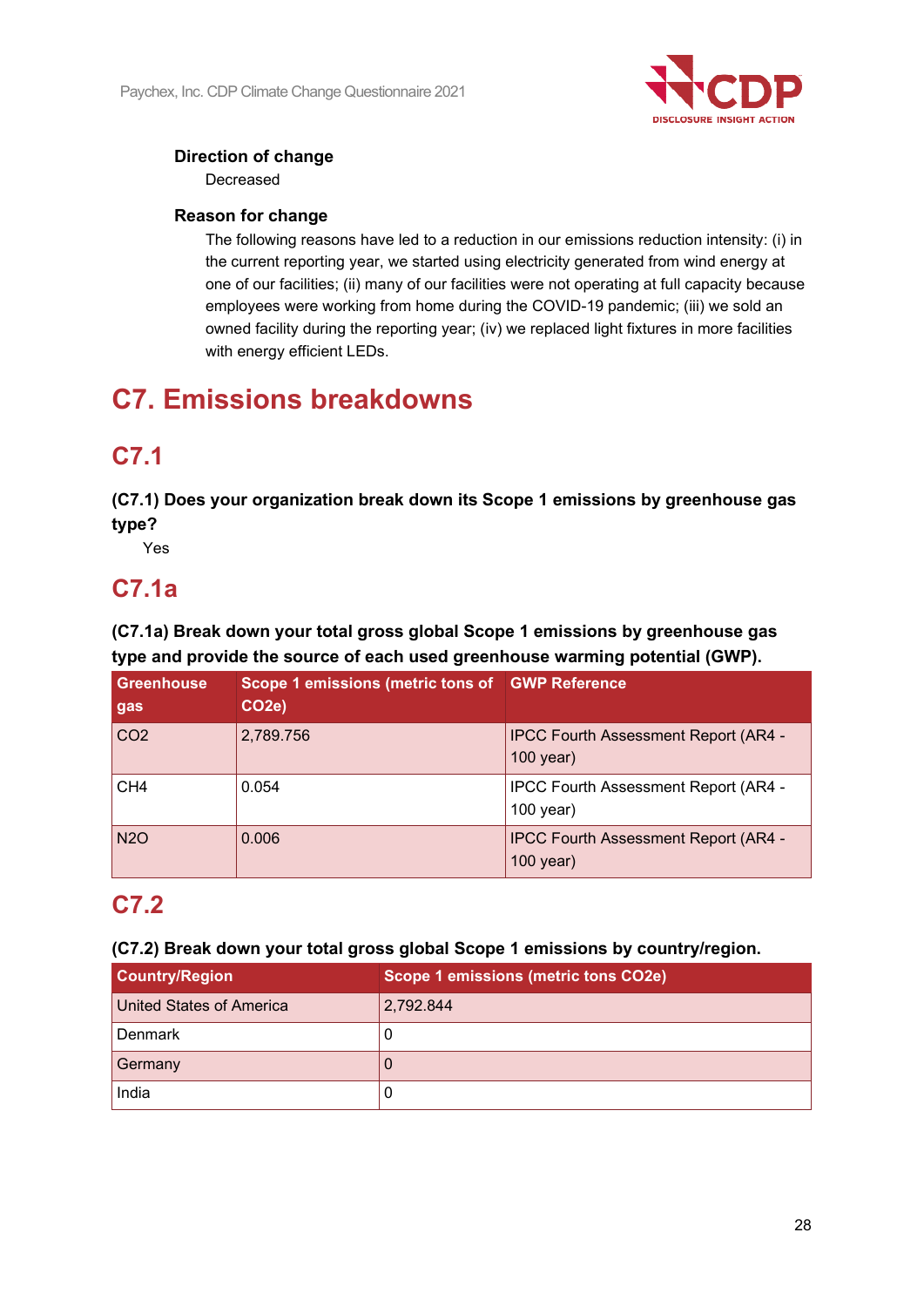

## **C7.3**

## **(C7.3) Indicate which gross global Scope 1 emissions breakdowns you are able to provide.**

By activity

## **C7.3c**

## **(C7.3c) Break down your total gross global Scope 1 emissions by business activity.**

| <b>Activity</b>              | Scope 1 emissions (metric tons CO2e) |
|------------------------------|--------------------------------------|
| <b>Stationary Combustion</b> | 2,760.381                            |
| Mobile Combustion            | 32.464                               |

## **C7.5**

## **(C7.5) Break down your total gross global Scope 2 emissions by country/region.**

| <b>Country/Region</b>       | Scope 2,<br>location-<br>based (metric<br>tons CO2e) | Scope 2,<br>market-based<br>(metric tons<br>CO <sub>2e</sub> ) | <b>Purchased and</b><br>consumed<br>electricity, heat,<br>steam or cooling<br>(MWh) | <b>Purchased and consumed</b><br>low-carbon electricity,<br>heat, steam or cooling<br>accounted for in Scope 2<br>market-based approach<br>(MWh) |
|-----------------------------|------------------------------------------------------|----------------------------------------------------------------|-------------------------------------------------------------------------------------|--------------------------------------------------------------------------------------------------------------------------------------------------|
| United States of<br>America | 2,952.236                                            | 2,952.236                                                      | 25,019.53                                                                           | $\overline{0}$                                                                                                                                   |
| Denmark                     | 3.919                                                | 0.91                                                           | 23.12                                                                               | 17.75                                                                                                                                            |
| Germany                     | 0                                                    | $\Omega$                                                       | 0                                                                                   | $\Omega$                                                                                                                                         |
| India                       | 0                                                    | $\mathbf 0$                                                    | 0                                                                                   | $\Omega$                                                                                                                                         |

## **C7.6**

## **(C7.6) Indicate which gross global Scope 2 emissions breakdowns you are able to provide.**

By activity

## **C7.6c**

## **(C7.6c) Break down your total gross global Scope 2 emissions by business activity.**

| <b>Activity</b>                       | Scope 2, location-based (metric<br>tons CO2e) | Scope 2, market-based (metric<br>tons CO <sub>2</sub> e) |
|---------------------------------------|-----------------------------------------------|----------------------------------------------------------|
| <b>Electricity - Owned</b><br>Offices | 1,496.688                                     | 1,493.678                                                |
| Electricity - Owned Data<br>Centers   | 1.459.467                                     | 1,459.467                                                |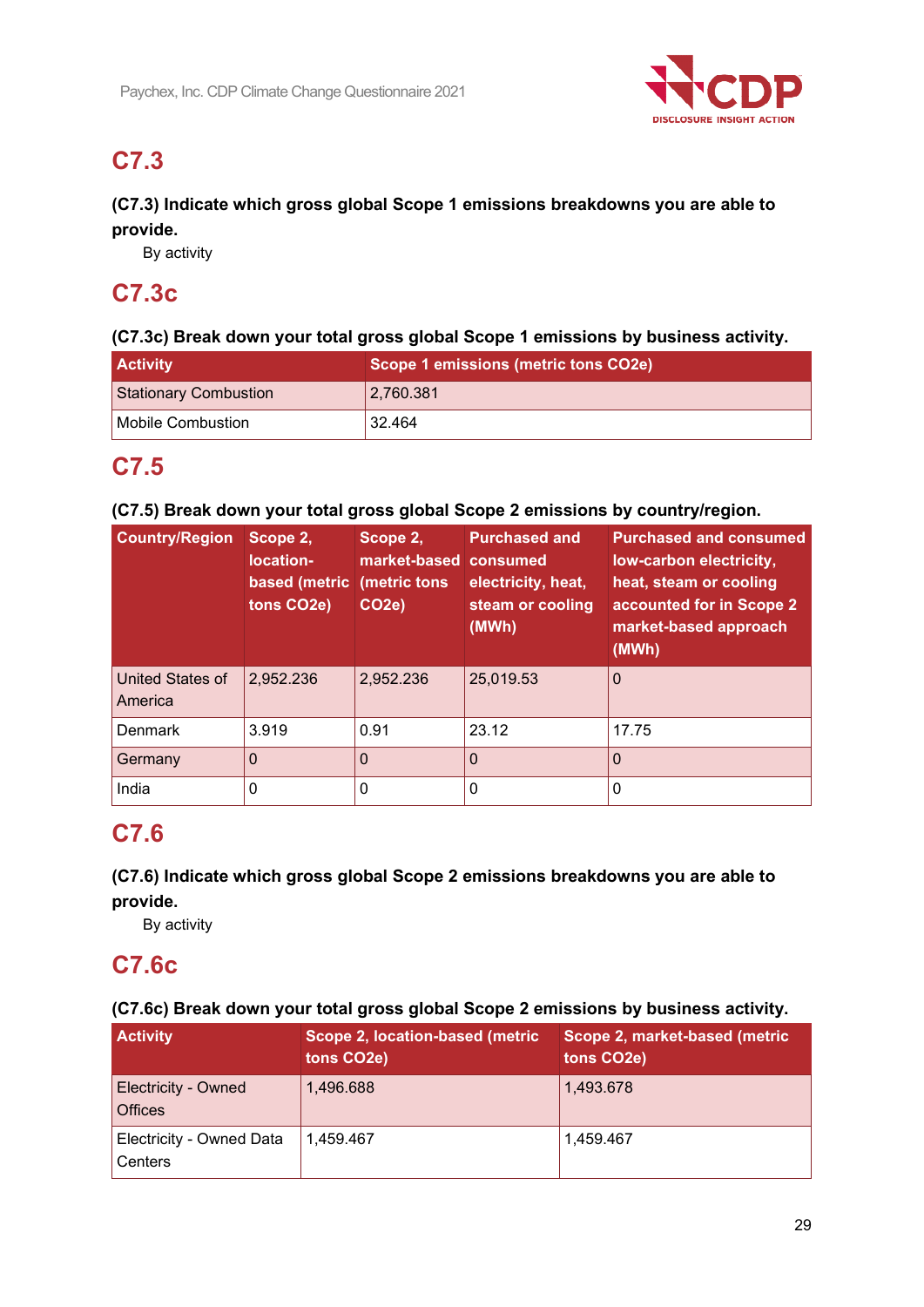

## **C7.9**

**(C7.9) How do your gross global emissions (Scope 1 and 2 combined) for the reporting year compare to those of the previous reporting year?** 

Decreased

## **C7.9a**

**(C7.9a) Identify the reasons for any change in your gross global emissions (Scope 1 and 2 combined), and for each of them specify how your emissions compare to the previous year.** 

|                                                  | <b>Change in</b><br>emissions<br>(metric tons<br>CO <sub>2</sub> e) | <b>Direction</b><br>of change | <b>Emissions</b><br>value<br>(percentage) | <b>Please explain calculation</b>                                                                                                                                                                                                                                                          |
|--------------------------------------------------|---------------------------------------------------------------------|-------------------------------|-------------------------------------------|--------------------------------------------------------------------------------------------------------------------------------------------------------------------------------------------------------------------------------------------------------------------------------------------|
| Change in<br>renewable<br>energy<br>consumption  |                                                                     |                               |                                           |                                                                                                                                                                                                                                                                                            |
| Other<br>emissions<br>reduction<br>activities    |                                                                     |                               |                                           |                                                                                                                                                                                                                                                                                            |
| <b>Divestment</b>                                |                                                                     |                               |                                           |                                                                                                                                                                                                                                                                                            |
| Acquisitions                                     |                                                                     |                               |                                           |                                                                                                                                                                                                                                                                                            |
| <b>Mergers</b>                                   |                                                                     |                               |                                           |                                                                                                                                                                                                                                                                                            |
| Change in<br>output                              |                                                                     |                               |                                           |                                                                                                                                                                                                                                                                                            |
| Change in<br>methodology                         |                                                                     |                               |                                           |                                                                                                                                                                                                                                                                                            |
| Change in<br>boundary                            |                                                                     |                               |                                           |                                                                                                                                                                                                                                                                                            |
| Change in<br>physical<br>operating<br>conditions |                                                                     |                               |                                           |                                                                                                                                                                                                                                                                                            |
| Unidentified                                     | 661.884                                                             | Decreased                     | 10.3292                                   | The following reasons have led to a<br>reduction in our emissions (i) many of<br>our facilities were not operating at full<br>capacity because employees were<br>working from home during the COVID-<br>19 pandemic; (ii) we sold an owned<br>facility during the reporting year; (iii) we |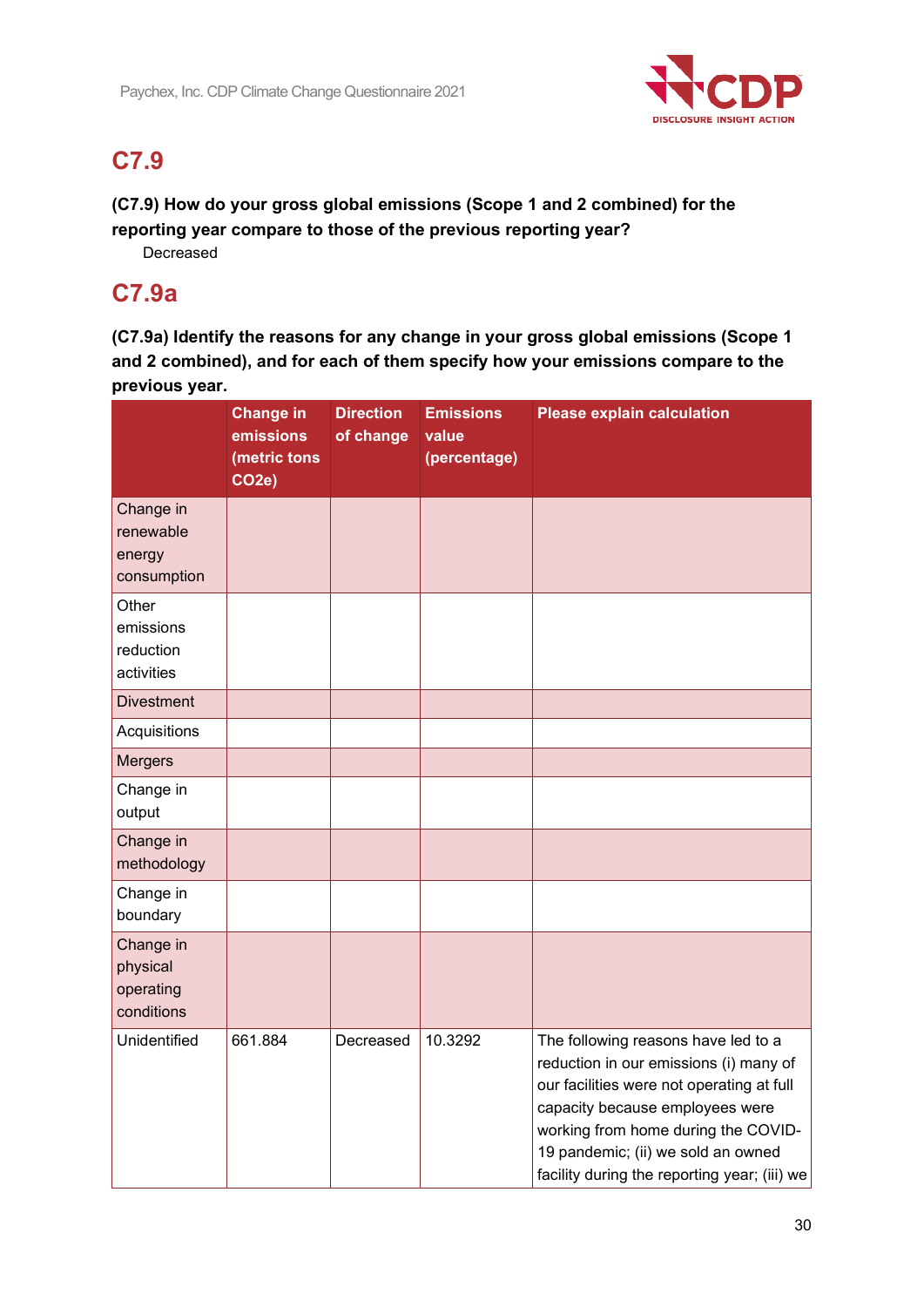

|                 |  | replaced light fixtures in more facilities<br>with energy efficient LEDs. |
|-----------------|--|---------------------------------------------------------------------------|
| $Other^{\circ}$ |  |                                                                           |

## **C7.9b**

**(C7.9b) Are your emissions performance calculations in C7.9 and C7.9a based on a location-based Scope 2 emissions figure or a market-based Scope 2 emissions figure?** 

Market-based

# **C8. Energy**

## **C8.1**

## **(C8.1) What percentage of your total operational spend in the reporting year was on energy?**

More than 0% but less than or equal to 5%

## **C8.2**

## **(C8.2) Select which energy-related activities your organization has undertaken.**

|                                                       | Indicate whether your organization undertook this energy-<br>related activity in the reporting year |
|-------------------------------------------------------|-----------------------------------------------------------------------------------------------------|
| Consumption of fuel (excluding<br>feedstocks)         | Yes                                                                                                 |
| Consumption of purchased or<br>acquired electricity   | Yes                                                                                                 |
| Consumption of purchased or<br>acquired heat          | <b>No</b>                                                                                           |
| Consumption of purchased or<br>acquired steam         | <b>No</b>                                                                                           |
| Consumption of purchased or<br>acquired cooling       | No                                                                                                  |
| Generation of electricity, heat,<br>steam, or cooling | Yes                                                                                                 |

## **C8.2a**

**(C8.2a) Report your organization's energy consumption totals (excluding feedstocks) in MWh.**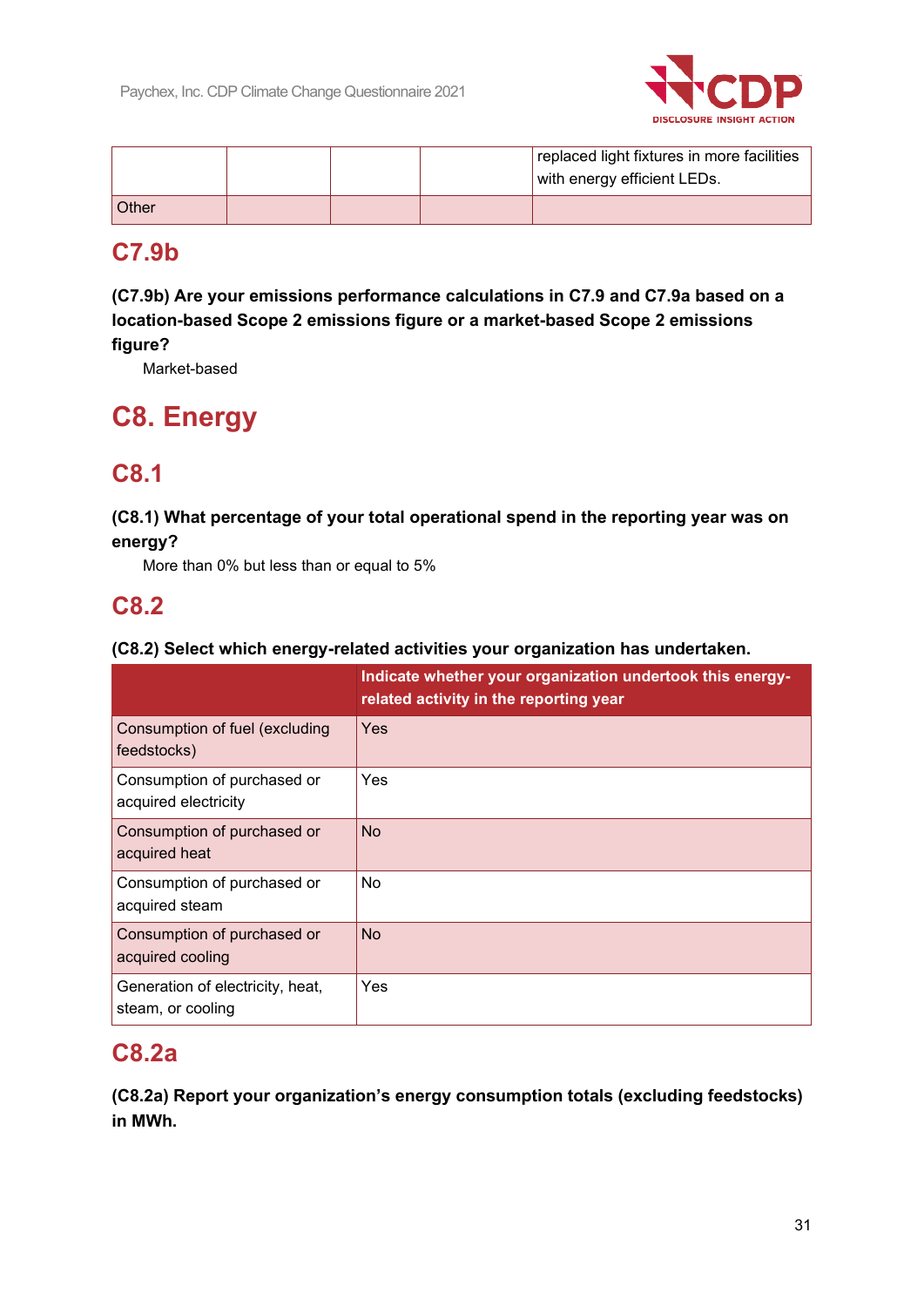

|                                                                | <b>Heating</b><br>value          | <b>MWh from</b><br>renewable<br><b>sources</b> | <b>MWh from non-</b><br>renewable<br><b>sources</b> | <b>Total (renewable</b><br>and non-<br>renewable) MWh |
|----------------------------------------------------------------|----------------------------------|------------------------------------------------|-----------------------------------------------------|-------------------------------------------------------|
| Consumption of fuel<br>(excluding feedstock)                   | HHV (higher<br>heating<br>value) | $\Omega$                                       | 15,235.61                                           | 15,235.61                                             |
| Consumption of<br>purchased or acquired<br>electricity         |                                  | 17.76                                          | 25,024.9                                            | 25,042.66                                             |
| Consumption of self-<br>generated non-fuel<br>renewable energy |                                  |                                                |                                                     |                                                       |
| Total energy<br>consumption                                    |                                  | 17.76                                          | 40,260.51                                           | 40,278.27                                             |

## **C8.2b**

## **(C8.2b) Select the applications of your organization's consumption of fuel.**

|                                                            | Indicate whether your organization undertakes this<br>fuel application |
|------------------------------------------------------------|------------------------------------------------------------------------|
| Consumption of fuel for the generation of<br>electricity   | Yes                                                                    |
| Consumption of fuel for the generation of<br>heat          | <b>Yes</b>                                                             |
| Consumption of fuel for the generation of<br>steam         | <b>No</b>                                                              |
| Consumption of fuel for the generation of<br>cooling       | No                                                                     |
| Consumption of fuel for co-generation or<br>tri-generation | <b>No</b>                                                              |

## **C8.2c**

**(C8.2c) State how much fuel in MWh your organization has consumed (excluding feedstocks) by fuel type.** 

**Fuels (excluding feedstocks)**  Natural Gas

**Heating value** 

HHV (higher heating value)

**Total fuel MWh consumed by the organization**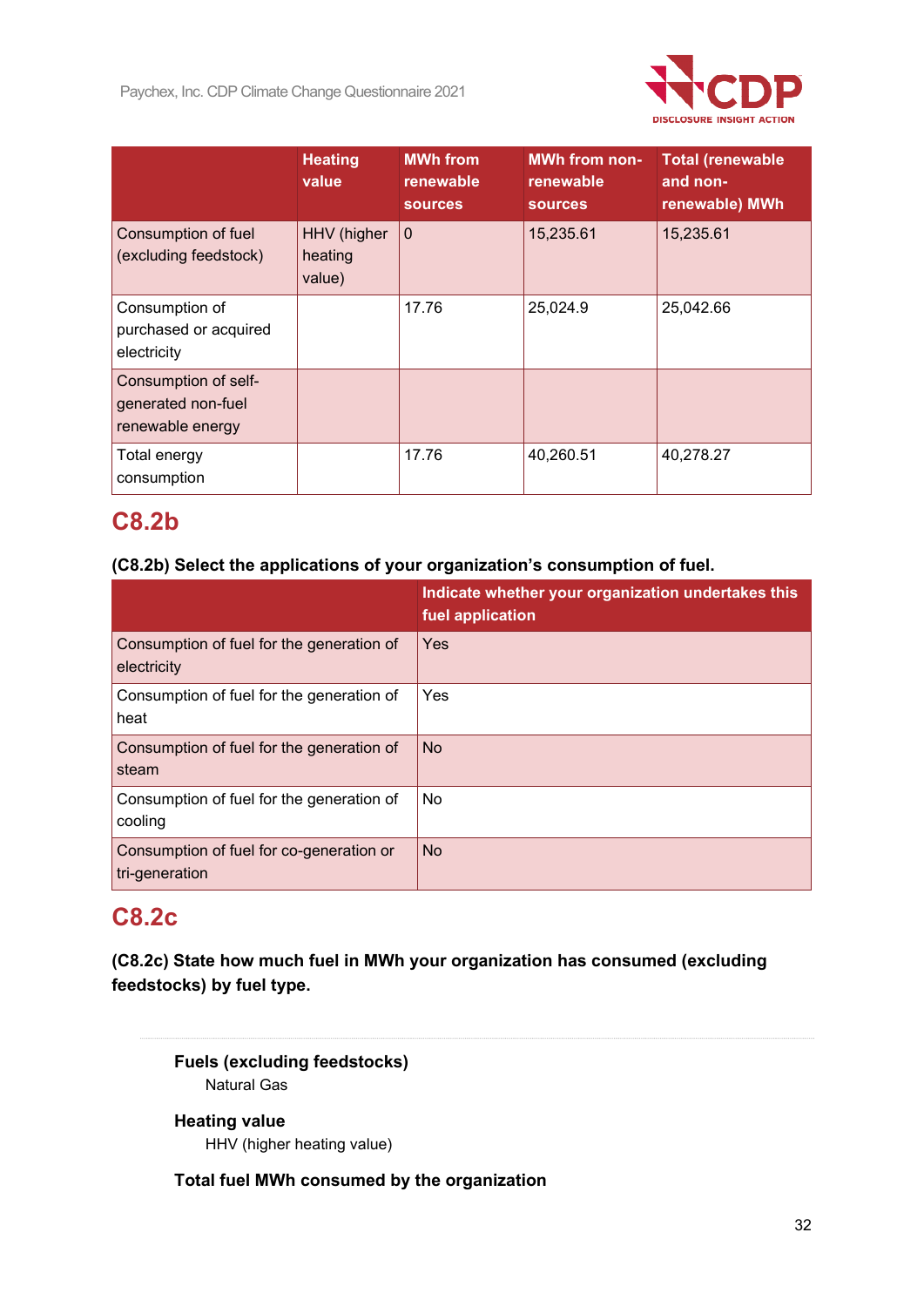

### 14,792.19

### **MWh fuel consumed for self-generation of electricity**

 $\Omega$ 

**MWh fuel consumed for self-generation of heat**  14,792.2

**Emission factor** 

53.1148

### **Unit**

kg CO2e per million Btu

### **Emissions factor source**

EPA Center for Corporate Climate Leadership – Emission Factors for Greenhouse Gas Inventories. March 2020.

### **Comment**

## **Fuels (excluding feedstocks)**

Diesel

### **Heating value**

HHV (higher heating value)

### **Total fuel MWh consumed by the organization**

308.26

## **MWh fuel consumed for self-generation of electricity**

308.26

### **MWh fuel consumed for self-generation of heat**

0

### **Emission factor**

74.2138

### **Unit**

kg CO2e per million Btu

### **Emissions factor source**

EPA Center for Corporate Climate Leadership – Emission Factors for Greenhouse Gas Inventories. March 2020.

### **Comment**

The fuel is used for performing test runs on generators, and the electricity generated is minimal and is not tracked. Therefore in question C8.2d, the amount of electricity generated reported is zero.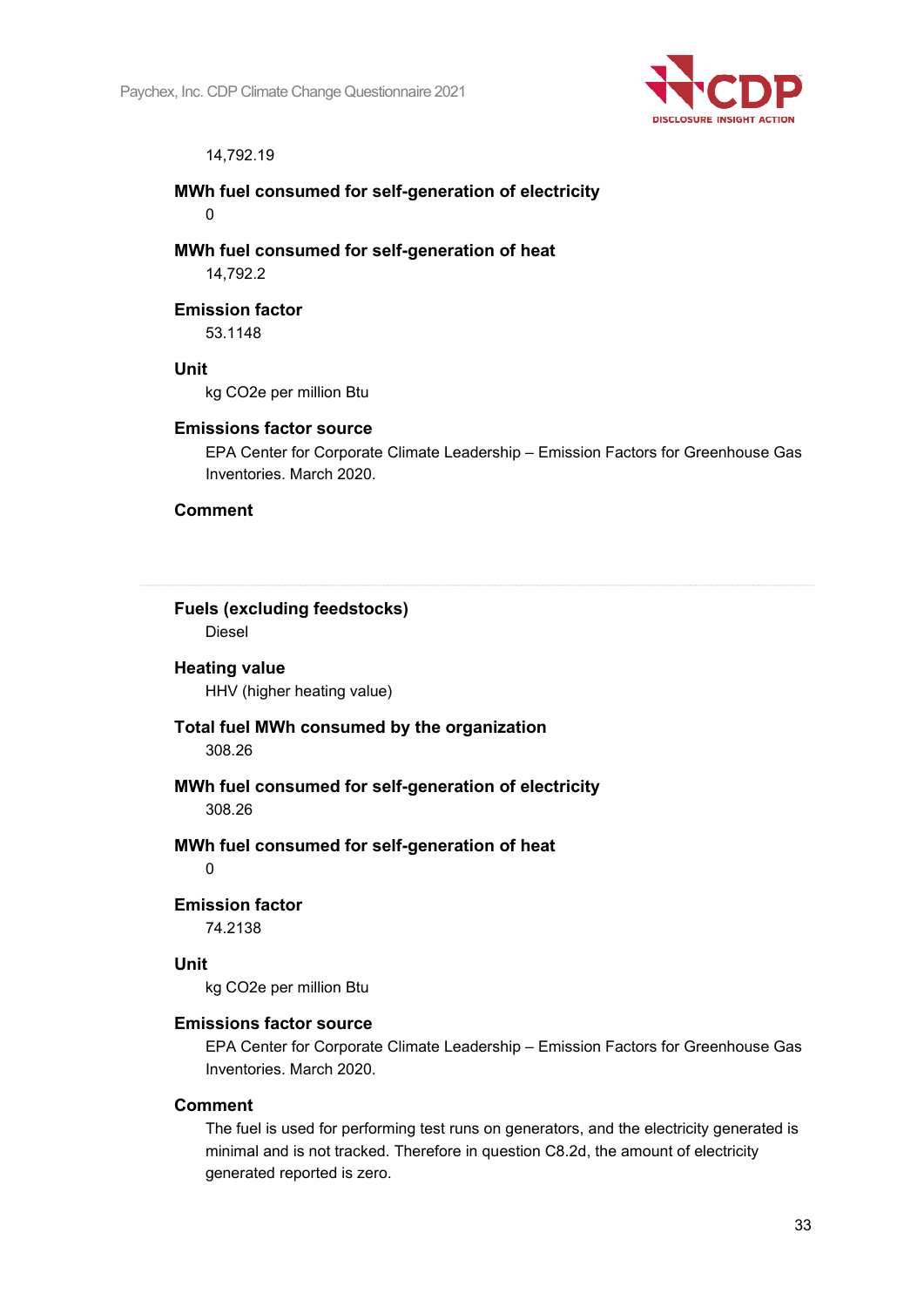

**Fuels (excluding feedstocks)** 

Motor Gasoline

## **Heating value**

HHV (higher heating value)

## **Total fuel MWh consumed by the organization**

135.16

## **MWh fuel consumed for self-generation of electricity**

0

### **MWh fuel consumed for self-generation of heat**

135.16

### **Emission factor**

8.78

## **Unit**

kg CO2 per gallon

### **Emissions factor source**

EPA Center for Corporate Climate Leadership – Emission Factors for Greenhouse Gas Inventories. March 2020. Mobile Combustion.

### **Comment**

## **C8.2d**

## **(C8.2d) Provide details on the electricity, heat, steam, and cooling your organization has generated and consumed in the reporting year.**

|                    | <b>Total Gross</b><br>generation<br>(MWh) | <b>Generation that is</b><br>consumed by the<br>organization (MWh) | <b>Gross generation</b><br>from renewable<br>sources (MWh) | <b>Generation from</b><br>renewable sources that is<br>consumed by the<br>organization (MWh) |
|--------------------|-------------------------------------------|--------------------------------------------------------------------|------------------------------------------------------------|----------------------------------------------------------------------------------------------|
| <b>Electricity</b> |                                           |                                                                    |                                                            |                                                                                              |
| Heat               |                                           |                                                                    |                                                            |                                                                                              |
| <b>Steam</b>       |                                           |                                                                    |                                                            |                                                                                              |
| Cooling            |                                           |                                                                    |                                                            |                                                                                              |

## **C8.2e**

**(C8.2e) Provide details on the electricity, heat, steam, and/or cooling amounts that were accounted for at a zero emission factor in the market-based Scope 2 figure reported in C6.3.**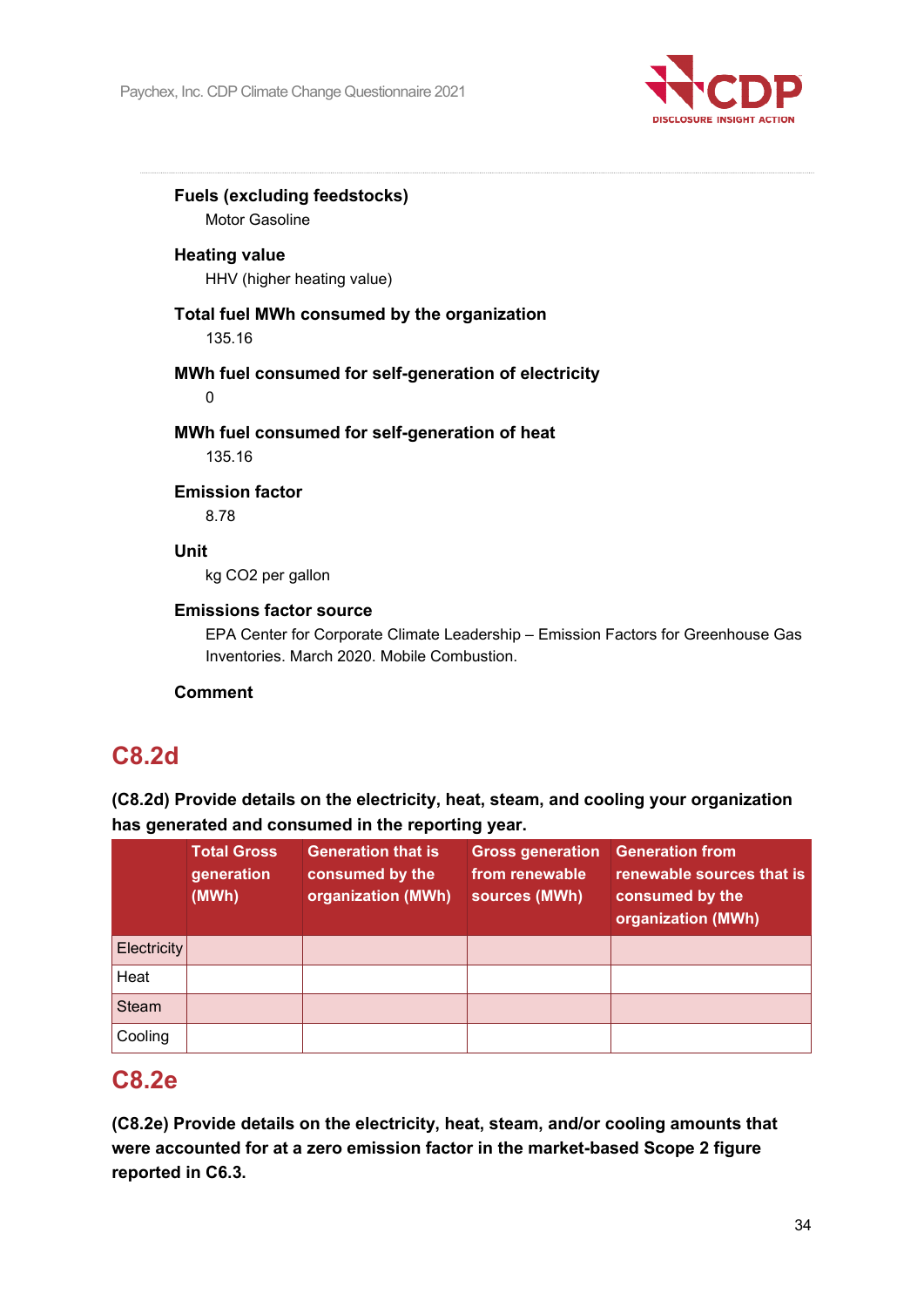

### **Sourcing method**

Power purchase agreement (PPA) with a grid-connected generator with energy attribute certificates

### **Low-carbon technology type**  Wind

**Country/area of consumption of low-carbon electricity, heat, steam or cooling**  Denmark

### **MWh consumed accounted for at a zero emission factor**

17.76

**Comment** 

# **C9. Additional metrics**

## **C9.1**

**(C9.1) Provide any additional climate-related metrics relevant to your business.** 

# **C10. Verification**

## **C10.1**

**(C10.1) Indicate the verification/assurance status that applies to your reported emissions.** 

|                                          | <b>Verification/assurance status</b>     |
|------------------------------------------|------------------------------------------|
| Scope 1                                  | No third-party verification or assurance |
| Scope 2 (location-based or market-based) | No third-party verification or assurance |
| $\vert$ Scope 3                          | No third-party verification or assurance |

## **C10.2**

## **(C10.2) Do you verify any climate-related information reported in your CDP disclosure other than the emissions figures reported in C6.1, C6.3, and C6.5?**

No, we do not verify any other climate-related information reported in our CDP disclosure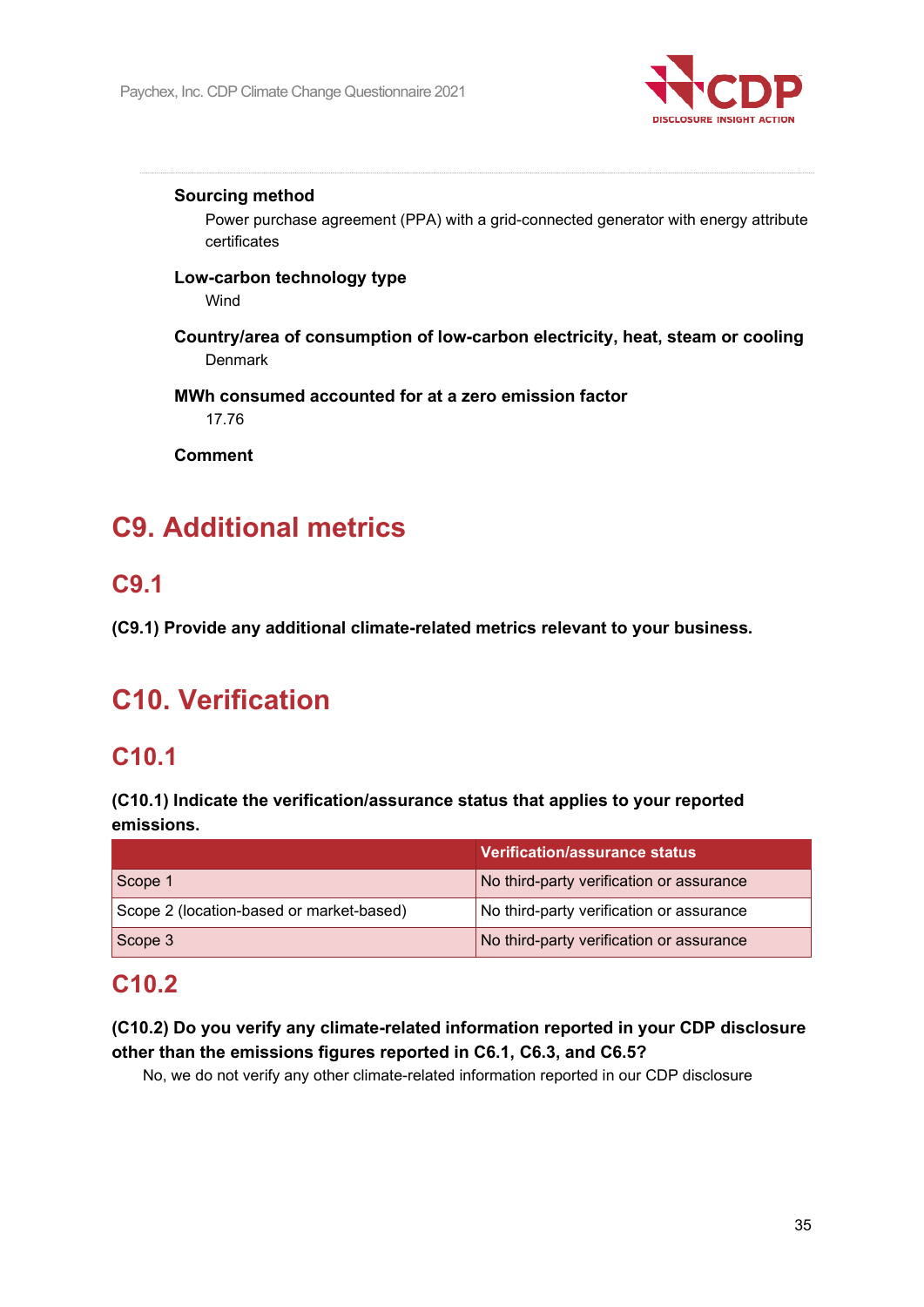

# **C11. Carbon pricing**

# **C11.1**

**(C11.1) Are any of your operations or activities regulated by a carbon pricing system (i.e. ETS, Cap & Trade or Carbon Tax)?** 

No, and we do not anticipate being regulated in the next three years

## **C11.2**

**(C11.2) Has your organization originated or purchased any project-based carbon credits within the reporting period?** 

No

## **C11.3**

**(C11.3) Does your organization use an internal price on carbon?** 

No, and we do not currently anticipate doing so in the next two years

# **C12. Engagement**

# **C12.1**

**(C12.1) Do you engage with your value chain on climate-related issues?** 

- Yes, our suppliers
- Yes, our customers
- Yes, other partners in the value chain

## **C12.1a**

**(C12.1a) Provide details of your climate-related supplier engagement strategy.** 

## **Type of engagement**

Information collection (understanding supplier behavior)

## **Details of engagement**

Collect climate change and carbon information at least annually from suppliers

## **% of suppliers by number**

## **% total procurement spend (direct and indirect)**

0.03

## **% of supplier-related Scope 3 emissions as reported in C6.5**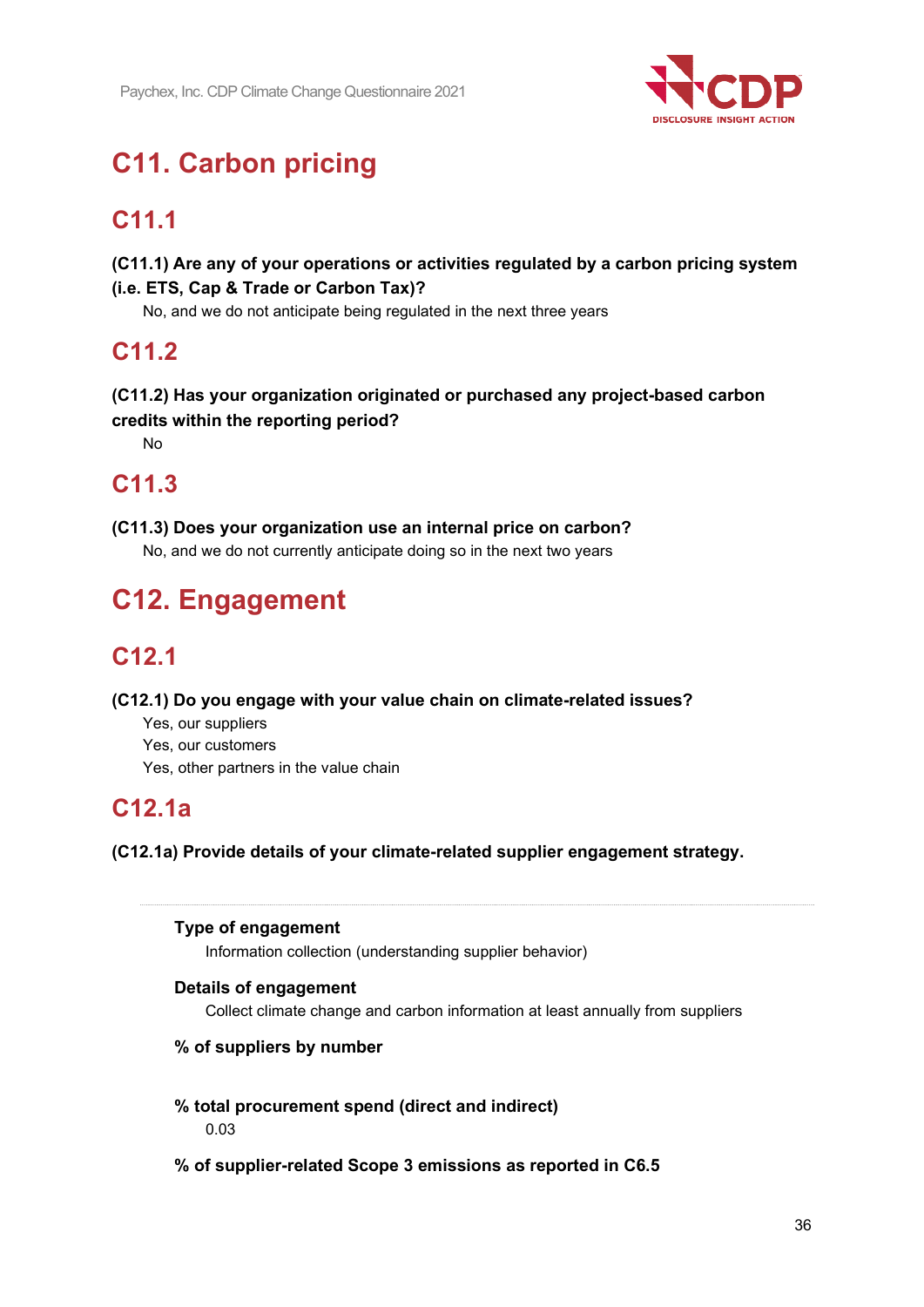

#### 0.18

### **Rationale for the coverage of your engagement**

We engage at least annually with our travel services partner to collect climate change and carbon information. Scope 3 emissions from Category 6 Business Travel are an important source of Scope 3 emissions for us, and hence this supplier group was chosen.

### **Impact of engagement, including measures of success**

This engagement helps us understand our emissions from Scope 3 Category 6 Business Travel. We continue to explore ways to reduce our emissions, and measure success by trend in emissions over time. A reduction in emissions year over year reflects success.

### **Comment**

## **C12.1b**

## **(C12.1b) Give details of your climate-related engagement strategy with your customers.**

### **Type of engagement**

Education/information sharing

### **Details of engagement**

Run an engagement campaign to education customers about your climate change performance and strategy

### **% of customers by number**

41

## **% of customer - related Scope 3 emissions as reported in C6.5**

0

## **Please explain the rationale for selecting this group of customers and scope of engagement**

This group includes customers of some of our key products and services that can affect our Scope 3 emissions. We engage with them at least annually to educate them about our climate change performance and strategy, and initiatives that we are taking to reduce our GHG emissions.

### **Impact of engagement, including measures of success**

Paychex has initiatives in place to encourage clients to move to our low-carbon digital products, wherever such alternatives are available. Engaging with clients on our climate change performance and strategy demonstrates to clients our commitment to reducing our impact on climate. Success is measured by increase in adoption of low-carbon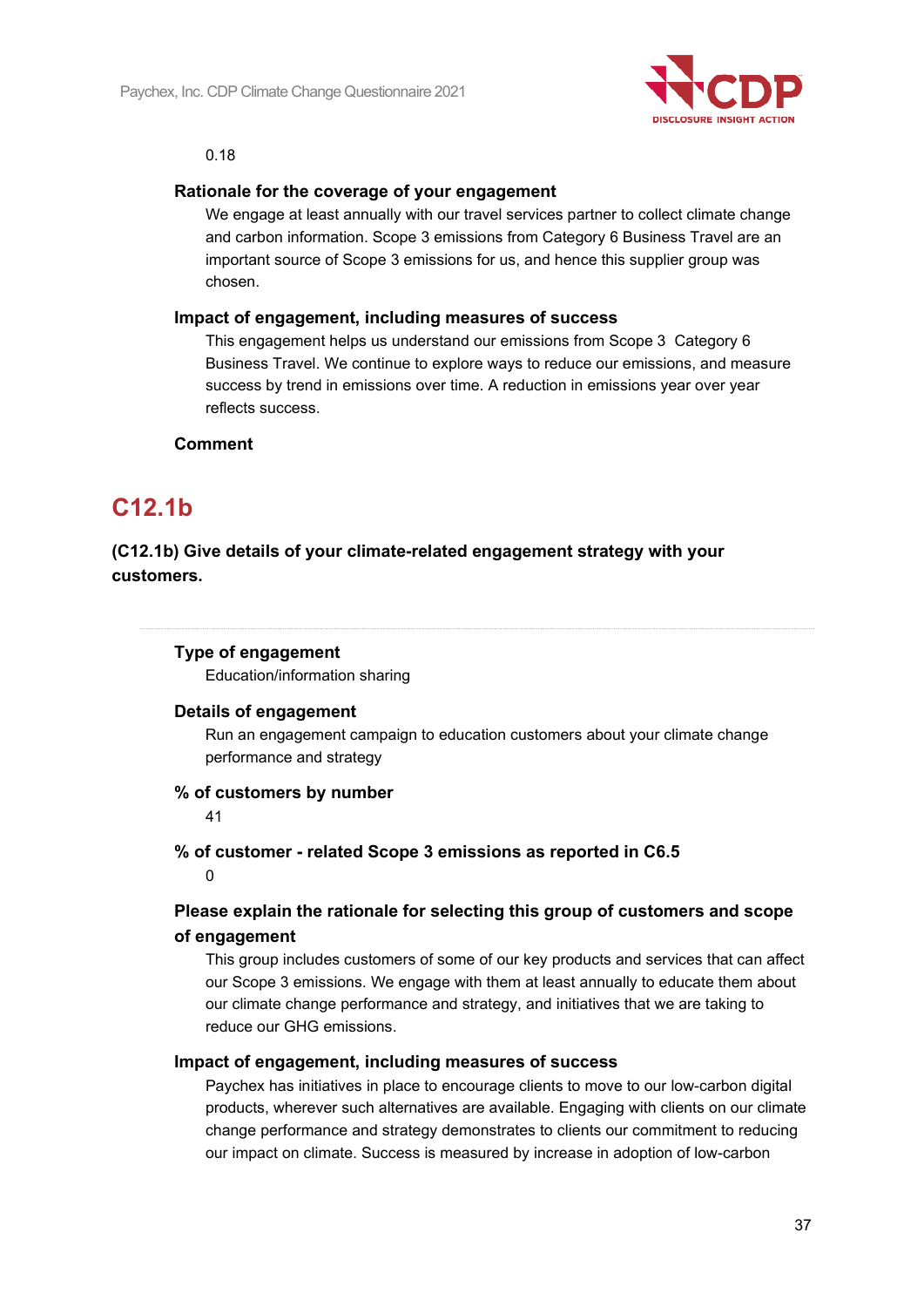

digital products by clients. This has led to a decrease in paper usage because of increase in adoption of digital products.

## **C12.1d**

## **(C12.1d) Give details of your climate-related engagement strategy with other partners in the value chain.**

We engage with landlords and or property managers to collect climate change and carbon information for our leased facilities, at least annually. We continue to encourage them to take initiatives to reduce their emissions, which can consequently reduce our emissions from Scope 3 Category 8 Upstream Leased Assets.

## **C12.3**

**(C12.3) Do you engage in activities that could either directly or indirectly influence public policy on climate-related issues through any of the following?** 

Trade associations

## **C12.3b**

**(C12.3b) Are you on the board of any trade associations or do you provide funding beyond membership?** 

Yes

## **C12.3c**

**(C12.3c) Enter the details of those trade associations that are likely to take a position on climate change legislation.** 

## **Trade association**

National Association of Professional Employer Organizations (NAPEO)

### **Is your position on climate change consistent with theirs?**  Consistent

### **Please explain the trade association's position**

Paychex' Vice President of Risk, Compliance and Data Analytics is a member of NAPEO's Board of Directors. While NAPEO does not provide a specific position on climate change, the increased usage of technology to reduce the amount of paper and enabling clients to be paperless is a product of being environmentally conscious.

### **How have you influenced, or are you attempting to influence their position?**

Paychex' Professional Employer Organization business and its subsidiary, Oasis Outsourcing, have both made efforts to allow for a paperless onboarding experience for worksite employees and employers. The same is true for regular payroll and human resource reporting and quarterly and annual tax reports.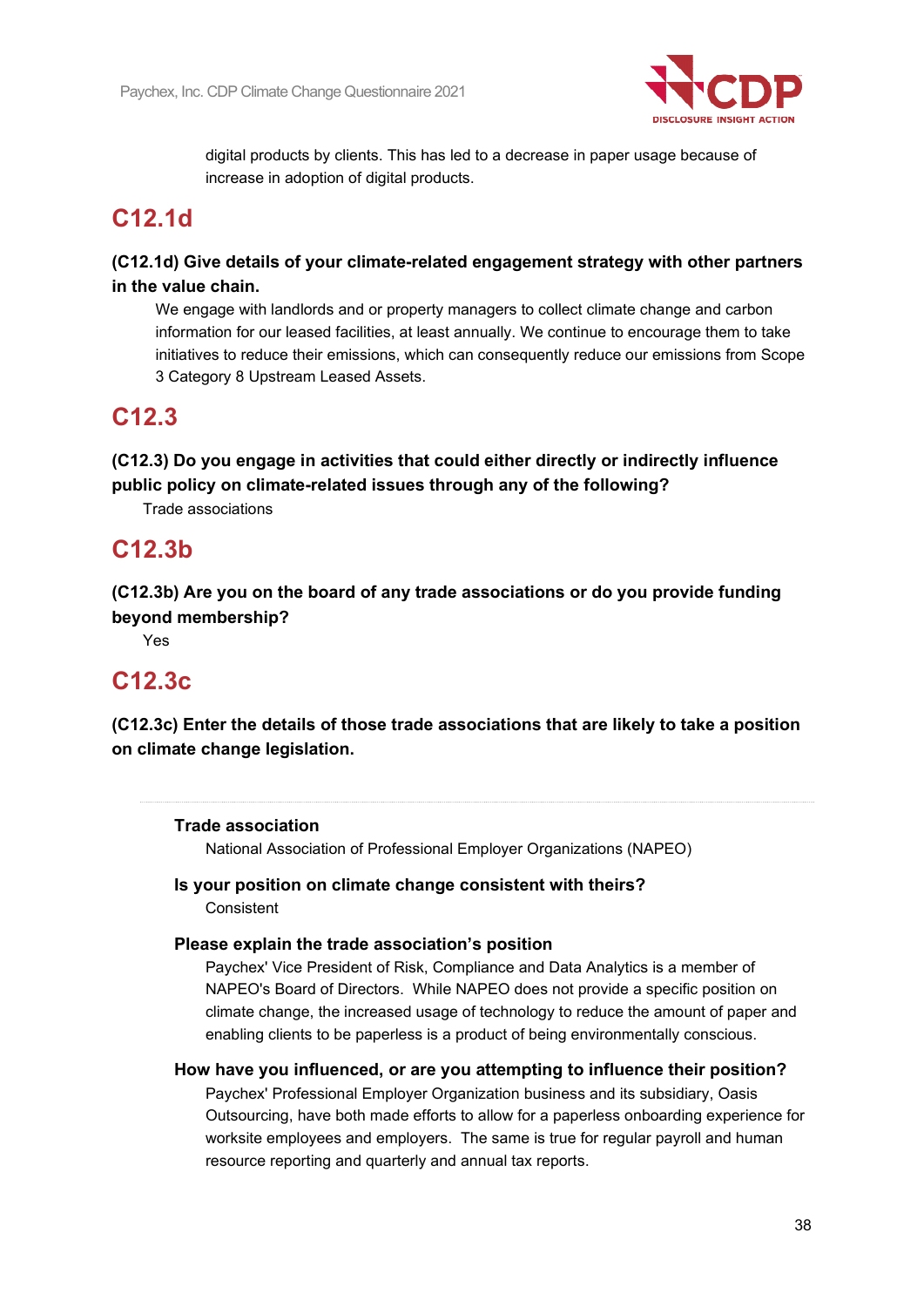

## **C12.3f**

**(C12.3f) What processes do you have in place to ensure that all of your direct and indirect activities that influence policy are consistent with your overall climate change strategy?** 

Paychex is committed to reducing GHG Emissions and we are working on establishing targets for reducing GHG emissions, which we plan to disclose within the next two years. Our Board of Directors is regularly updated on climate-related issues to ensure that our activities are aligned with our climate change strategy.

## **C12.4**

**(C12.4) Have you published information about your organization's response to climate change and GHG emissions performance for this reporting year in places other than in your CDP response? If so, please attach the publication(s).** 

**Publication** 

In voluntary sustainability report

**Status** 

Underway – previous year attached

## **Attach the document**

Paychex\_CSR-Report\_2020.pdf

## **Page/Section reference**

30-36

### **Content elements**

Emissions figures Other metrics

**Comment** 

# **C15. Signoff**

## **C-FI**

**(C-FI) Use this field to provide any additional information or context that you feel is relevant to your organization's response. Please note that this field is optional and is not scored.**